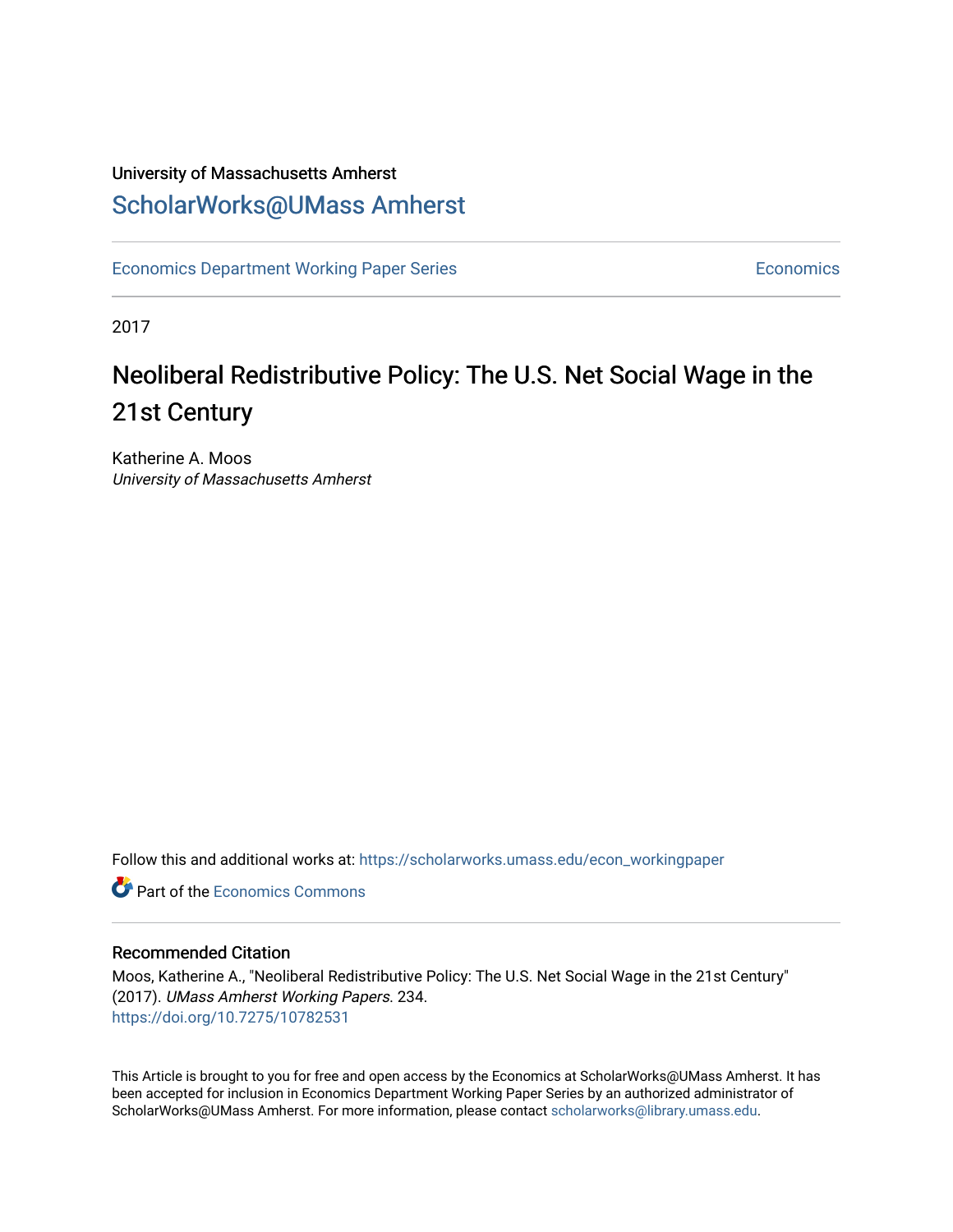# **DEPARTMENT OF ECONOMICS**

**Working Paper**

# **Neoliberal Redistributive Policy: The U.S. Net Social Wage in the 21st Century**

by

Katherine A. Moos

Working Paper 2017-18



# **UNIVERSITY OF MASSACHUSETTS AMHERST**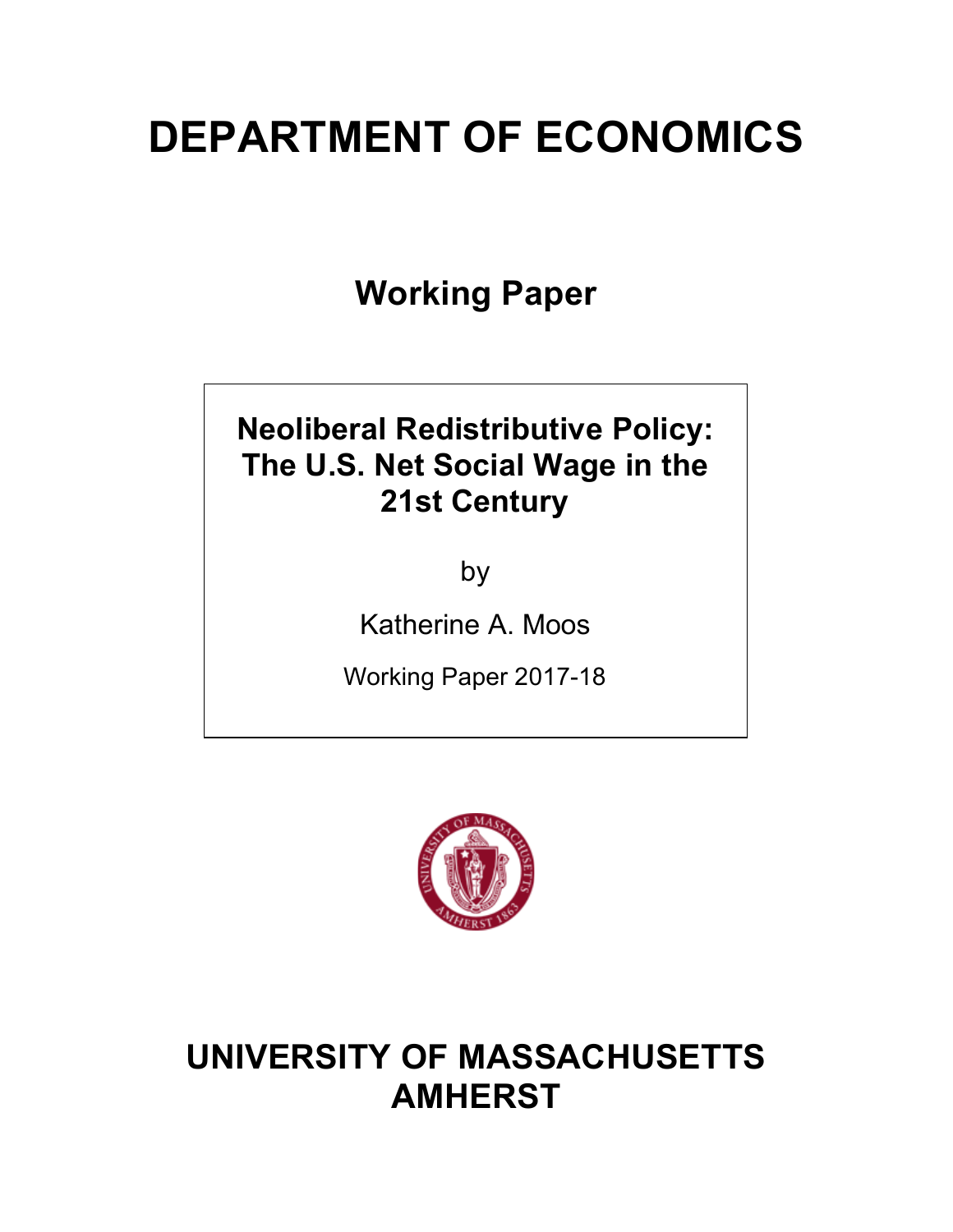# Neoliberal Redistributive Policy: The U.S. Net Social Wage in the 21st Century

Katherine A.  $M$ oos<sup>1</sup>

Assistant Professor of Economics, University of Massachusetts Amherst

September 18, 2017

#### **Abstract**

In this paper, I examine the trends of fiscal transfers between the state and workers during 1959 - 2012 to understand the net impact of redistributive policy in the United States. This paper presents original net social wage data from and analysis based on the replication and extension of Shaikh and Tonak (2002). The paper investigates the appearance of a post-2001 variation in the net social wage data. The positive net social wage in the 21st century is the result of a combination of factors including the growth of income support, healthcare inflation, neoliberal tax reforms, and macroeconomic instability. Growing economic inequality does not appear to alter the results of the net social wage methodology.

*JEL classification codes—* H5 National Government Expenditures and Related Policies, E62 Fiscal Policy, E64 Incomes Policy, B5 Current Heterodox Approaches

*Keywords—* fiscal policy, net social wage, neoliberalism, social spending, taxation

<sup>&</sup>lt;sup>1</sup>The author would like to thank Duncan Foley, Mark Setterfield, Anwar Shaikh, Jamee Moudud, Sanjay Ruparelia, and Noé M. Wiener for helpful feedback on earlier drafts of this paper. Any errors or omissions are my own.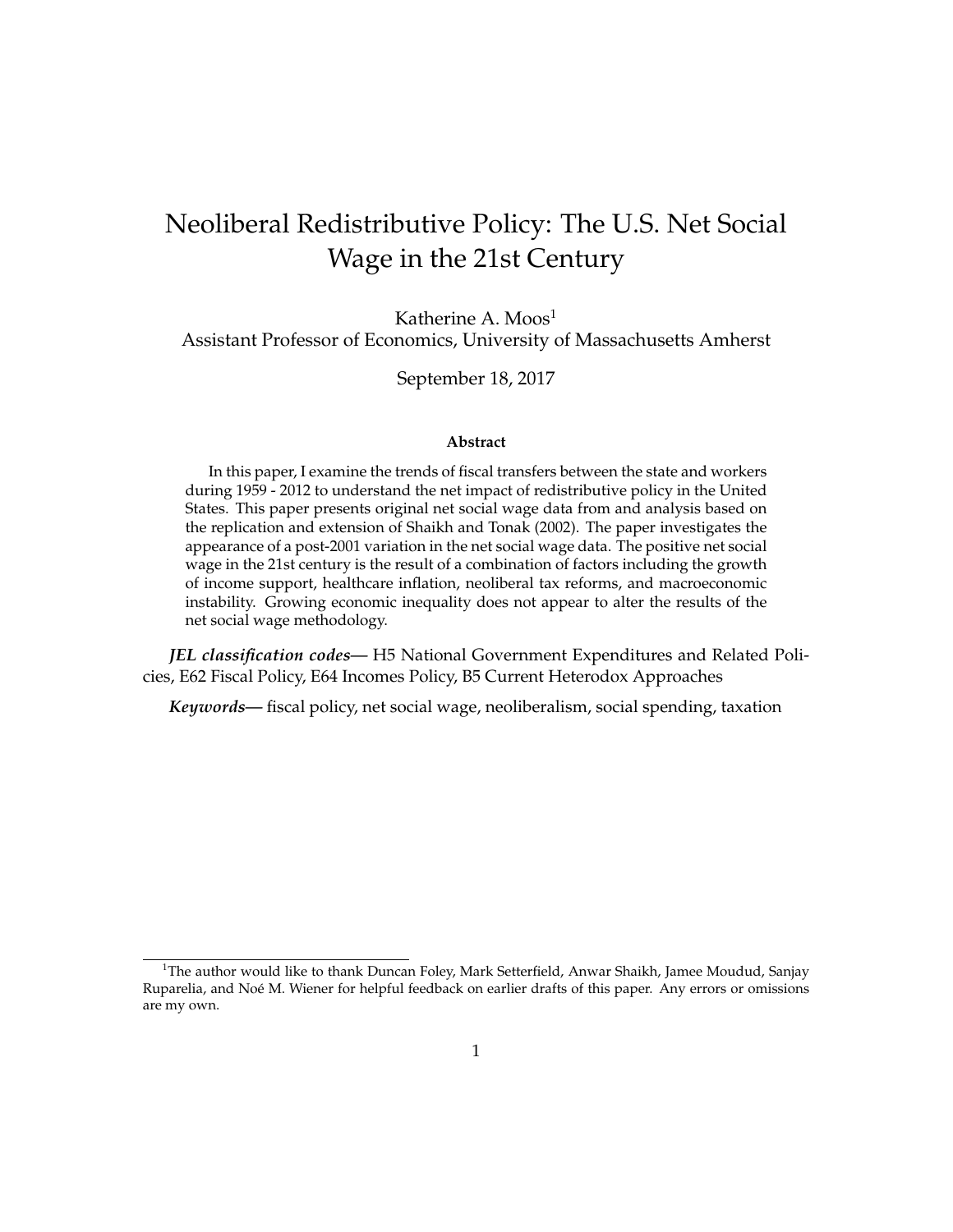# **1 Introduction**

The United States is not known for an unwavering commitment to redistributive social spending. Considered the prototypical liberal market welfare state, the United States is marked by its stingy contributory and means-tested social programs (Esping-Andersen 1990, 48). Both academic and casual observers of the U.S. welfare state generally take it for granted that since the 1980s, the U.S. fiscal policy has become less generous towards workers, favoring corporations over households.<sup>1</sup> But how does the political economy of U.S. redistributive policy show up in the aggregate data? Do the national accounts confirm that workers are paying more and getting less?

One method of measuring the net effect of redistributive policy can be found in Anwar M. Shaikh and E. Ahmet Tonak's, "The Rise and the Fall of the U.S. Welfare State" (2000). This article analyze the "net social wage" which is the total incidence of labor benefits, minus labor taxes.<sup>2</sup> Shaikh and Tonak found that between 1952 and 1997, the average net social wage was approximately zero (2000, 256). This leads to the conclusion that,"In effect, workers paid for their own social benefits" (Shaikh 2003, 542). Furthermore, the net social wage in the second half of the 20th century was within narrows bounds of positive or negative 3 percent of GDP. For this reason, Shaikh (2003) argues that because the net social wage was so small relative to the size of the economy, social programs cannot be legitimately blamed for poor growth or other deleterious macroeconomic effects (547).

This paper replicates the methodology and extends the data series in Shaikh and Tonak (2000) in order to examine fiscal transfers between the state and workers in the United States in the 21st century. Strikingly, the updated net social wage data reveals a sizable deviation starting in 2002, with much higher positive net social wages for a decade. In fact, the net social wage rises to a historic high of positive 8.6 percent of GDP in 2010.

One who is well-versed in the history of the neoliberal transformation of the U.S. economy may be surprised that the findings of this paper show that the 21st century has diverged from the pattern of a small or zero net social wage as observed by Shaikh and Tonak (2000). Many academics expected that neoliberal policies would ultimately dismantle the welfare state and curb fiscal redistribution to workers. This is because in addition to free trade and deregulation, Reagan's "trickle-down economics" espoused reductions in spending and taxation as way to increase investment and economic growth

<sup>&</sup>lt;sup>1</sup>Since the dawn of the neoliberal era, the United States, like other countries, has experienced a backlash against the welfare state and redistributive policy towards workers. While the relative progressivity of the U.S. tax system is a contentious issue, efforts to change the tax laws that favor corporate interests over workers is met with strong resistance (Prante and Hodge 2013, Davis et al 2015).

 $^2$ In addition to Shaikh and Tonak (2000), a number of other authors have examined the net social wage in the United States, Canada, Australia, New Zealand as well as various European countries including Sweden, Norway, Germany, United Kingdom, among others (Blank 2014, Maniatis 2014, Fazeli 2012, Fazeli and Fazeli 2010, Shaikh 2003, Maniatis 1992, Shaikh and Tonak 1987, Tonak 1984). Studies that have surveyed the net social wage have found that on average, labor pays for its own benefits, and sometimes pays more than it receives.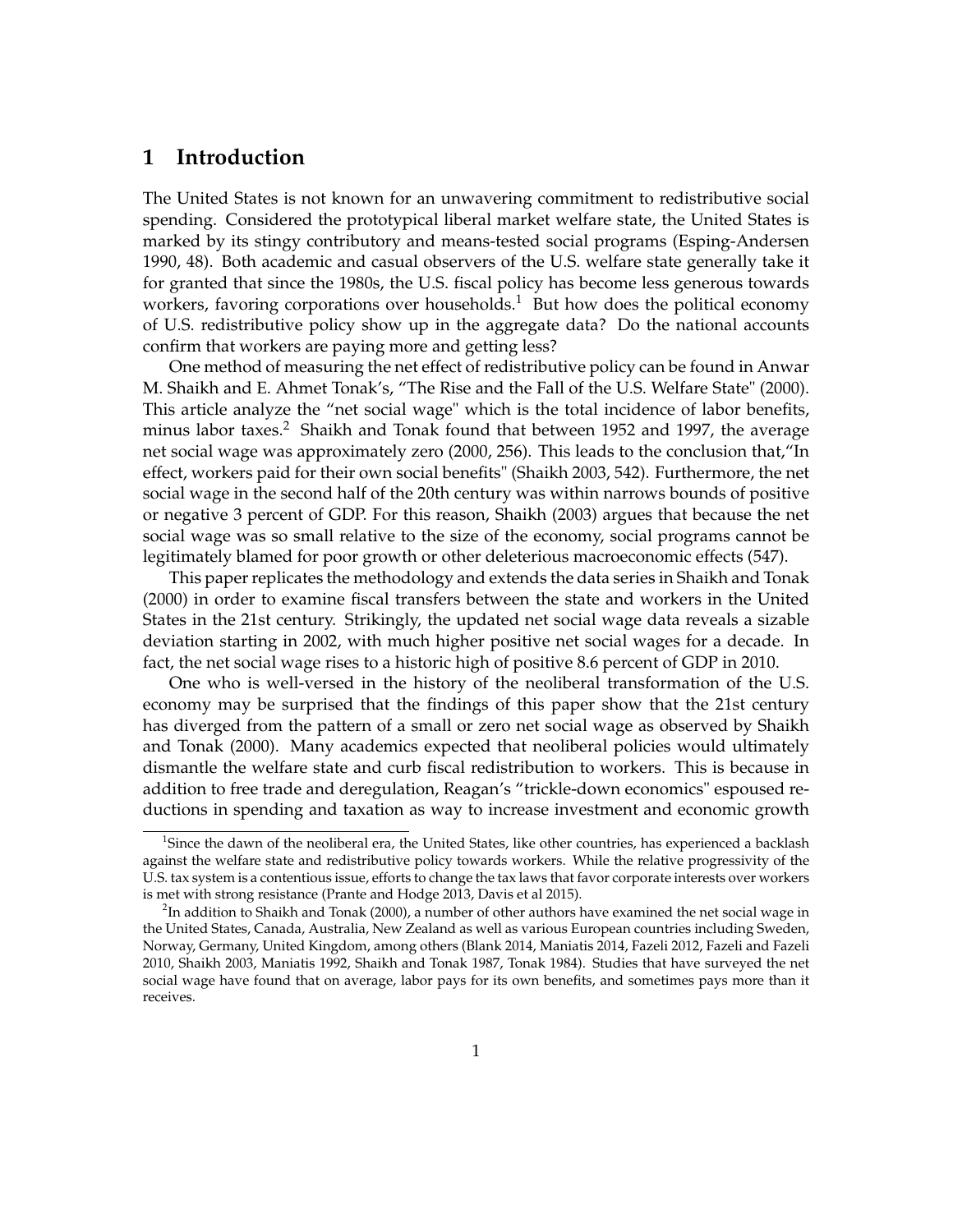(Blyth 2002, 173). $3$  According to Reagan and his supporters, social programs created in the 1930s under the New Deal or in the 1960s and 1970s as part of the Great Society were impediments to economic prosperity (Blyth 2002, 179). Reagan worked to block grant programs as a means to delegate responsibility of financing social programs to state governments, which cannot operate at a deficit.<sup>4</sup> By Reagan's second term there were "modest" increases in programs for low-income households (Pierson 1996, 165). However, in light of the degradation of labor standards, the undermining of workers' ability to organize, and the erosion of employer-based pension and healthcare benefits, $5$  "public coverage expansions appear more like Band-Aids on a festering wound than an inexorable expansion of public protection" (Hacker 2004, 253). Following the Reagan and Bush administrations, many see the Clinton era as the real triumph of neoliberalism (Blyth 2002, 201). Clinton signaled the end of "the era of big government" when he vowed to "end welfare as we know it" with the 1996 passing of the Personal Responsibility and Work Opportunity Reconciliation Act (PRWORA, or "welfare reform") (Blyth 2002, 199-200). These policies set the stage for George W. Bush and Barack Obama's presidencies, which despite their political party differences, are both strongly associated with the neoliberal paradigm.

The aim of this paper is to explain and interpret why neoliberal governments would tolerate a growing discrepancy between labor benefits and taxation. We are especially interested in accounting for the major post-2001 discrepancy in the net social wage data. This paper investigates trends of state spending and taxation data to better understand how fiscal redistribution is affected by demographic changes, rising healthcare costs, neoliberal policy reforms, growing inequality, and countercyclical tendencies. To do this, we will investigate what is causing the variation in the net social wage. The investigations in this paper fall into three main categories. The first set of investigations will try to un-

 $3$ During this time, a number of significant legal changes favored business over labor. The assault on labor spearheaded a number of legal changes in the United States that undermined workers' wages, protections, collective bargaining, and employer-based benefits. This was part of business's "coordinated campaign of noncooperation with organized labor" (Blyth 2002, 180). The legal attacks were made on two important levels: one was the disciplining of labor through anti-labor legislation. By the early 1980s, the National Labor Relations Board (NLRB), which was established in the 1930s, was taken over by Reagan appointees who reversed 40 percent of pro-labor decisions made in the 1970s, in favor of business (Harvey 2005, 52). In what is considered a highly significant dispute in U.S. labor history, in 1981, Reagan fired the striking air-traffic controllers (PATCO) and banned them from federal jobs (Blyth 2002, 182). The second component of the legislative erosion of worker protections included legal changes to employer-based benefits, such as the 1974 Employee Retirement Income Security Act (ERISA), which changed pension and health insurance structure. The result was lower rates of employer-based health insurance and pension coverage. Not surprisingly, such anti-labor policies decreased rates of unionization significantly and amounted to "a major privatization of risk" and lowered real wages (Hacker 2004, 253-255).

<sup>&</sup>lt;sup>4</sup>Putting anti-poverty programs under the purview of the states meant that workers suffered considerably as the minimum wage, unemployment benefits, Food Stamps, Aid to Families with Dependent Children (AFDC, or "welfare") declined or did not keep up with inflation (Hacker 2004, 251). At the same time, funding for subsidized housing was also reduced (Pierson 1996, 164).

<sup>&</sup>lt;sup>5</sup>For example, by shifting to defined contributions (401k) plans from traditional defined benefit pension plans, or by offering high-deductible healthcare plans.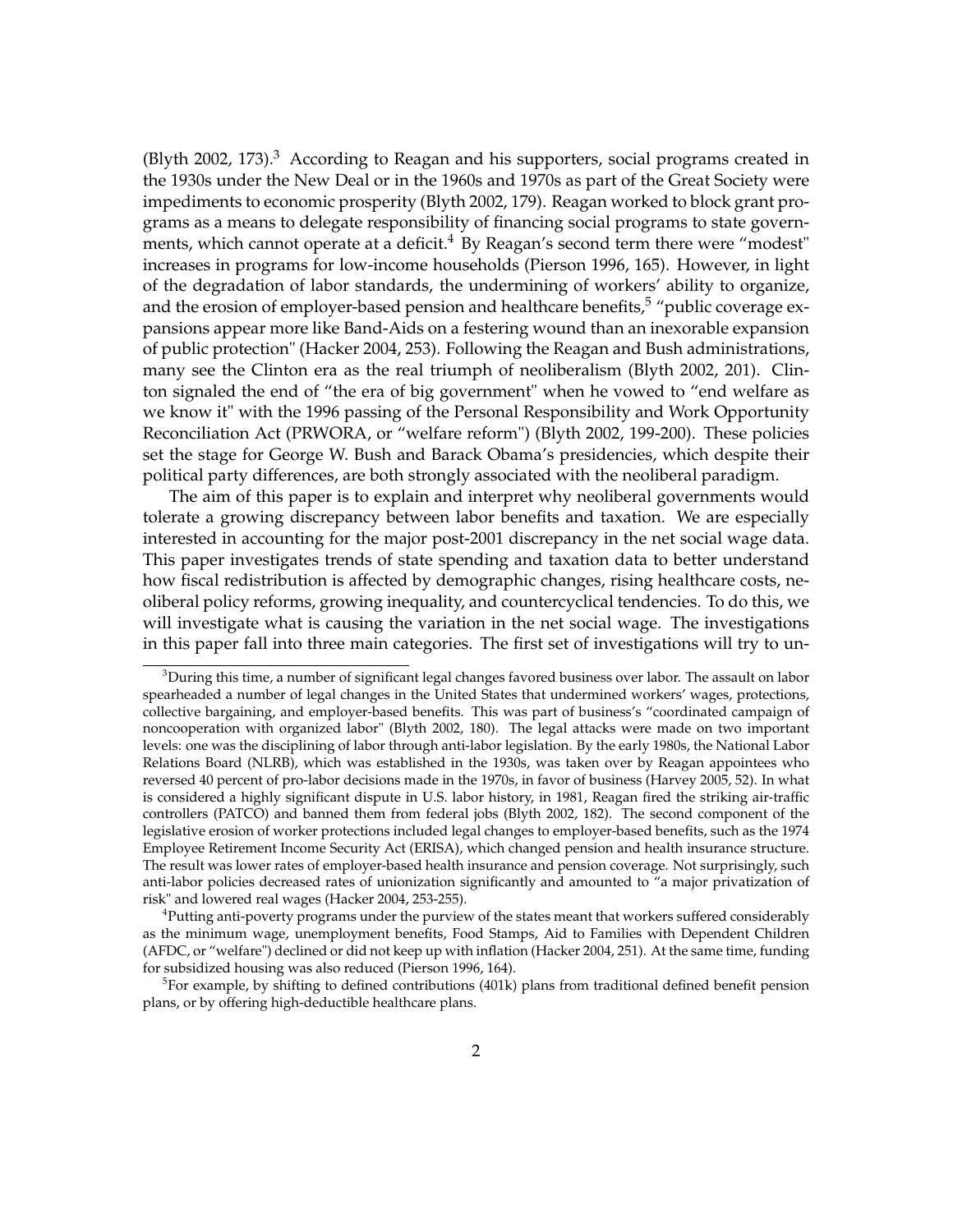derstand how the deviation in the net social wage data is affected by social spending on income support, which is closely tied to tax policy and healthcare inflation. We will investigate if the positive net social wage is being driven by demographic shifts that increase spending on programs for older workers and retirees such as Social Security and Medicare. We will also consider how much anti-poverty programs contribute to the rise in the net social wage. Next, we will consider how the net social wage is related to the business cycle, as much of the U.S. welfare state is designed to be countercyclical. The final set of investigations turns our examination towards how the growth of economic inequality in the neoliberal era may affect the net social wage methodology. We will examine the role of the labor share in constructing the data, and if in the neoliberal era this is still an appropriate measure for understanding how workers are affected by social policy.

This paper will be structured as follows. First, we will review the net social wage methodology. Second, we will discuss the updated data in more detail. Third, we will investigate what caused the deviation in the net social wage data in the 21st century. Based on this research, this paper argues that the positive net social wage in the 21st century is the result of a combination of factors including the growth of income support, healthcare inflation, neoliberal tax reforms, and macroeconomic instability. While growing economic inequality is both a cause and an effect of U.S. social policy, it does not appear to alter the results of the net social wage methodology.

### **2 Net Social Wage Methodology**

The net social wage estimates, as developed by Shaikh and Tonak (1987), show if there has been a net transfer from capital to workers, vis-a-vis the state, or if workers have selffinanced the benefits they receive. The net social wage (NSW) is calculated by adding up all of the fiscal transfers that workers have received from public expenditures, minus what they pay in taxes.

$$
Net SocialWage = Total LaboratoryBene fits - Total LaboratoryTaxes \qquad (1)
$$

$$
Total LaborBenefits = E1 + E2 * LS \tag{2}
$$

$$
Total LaboratoryTaxes = T1 + T2 * LS \tag{3}
$$

The net social wage is distinct from other measures of social expenditures, in that it includes both traditional welfare state transfers, as well as other state spending, commonly thought of as public goods, but often excluded from estimates of total social expenditures. The first type of public expenditure, E1, includes direct payments and transfers, such as social security, public assistance, and public housing that are assumed to benefit workers entirely. The second category of expenditures, E2, include goods and services that are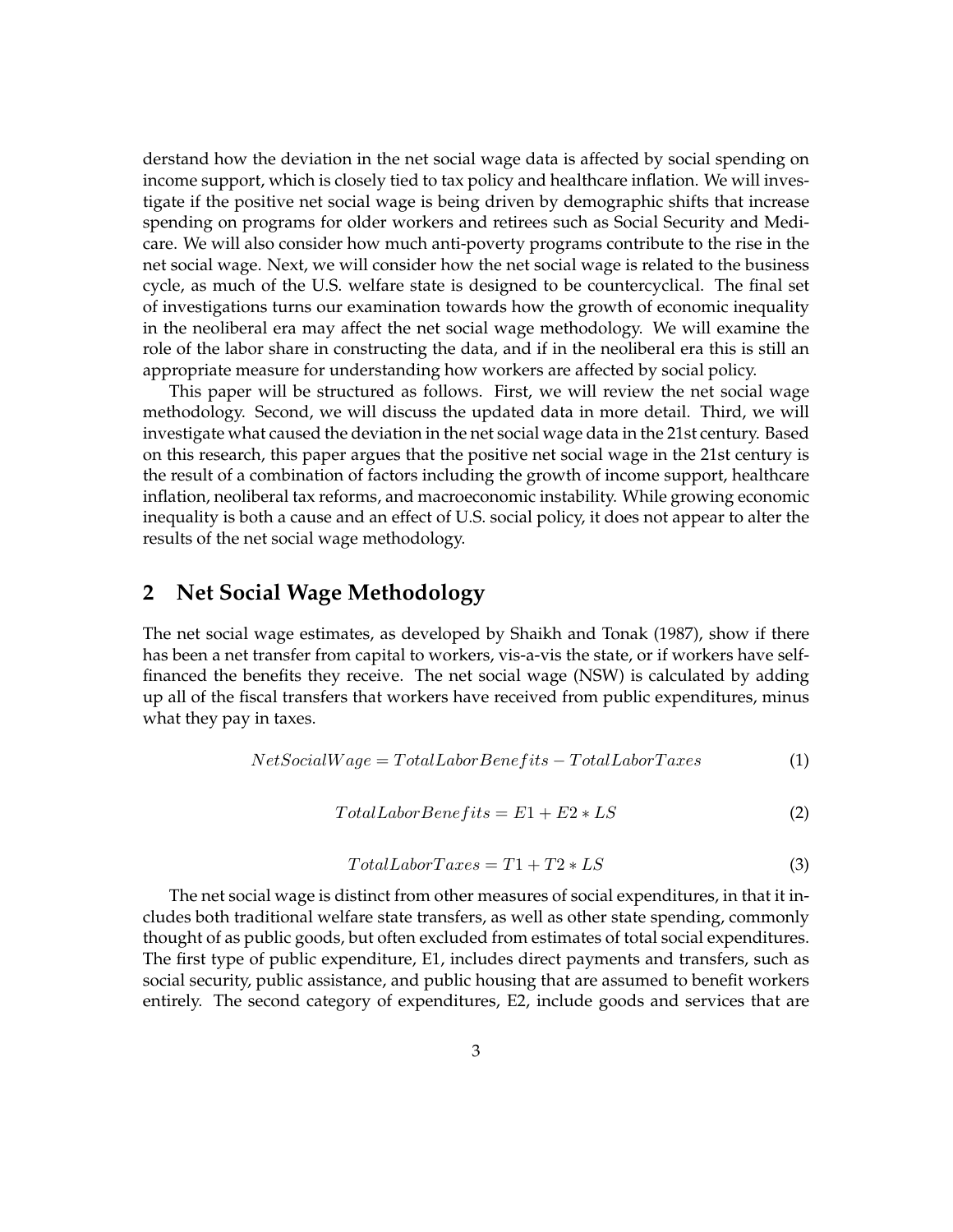considered to benefit both labor and capital, such as education, health, recreation, natural resources, energy, and transportation. Shaikh and Tonak (2000) multiply category E2 by the labor share (employee compensation / total personal income) as a way to approximate the share that can be attributed to workers.

To calculate the total incidence of labor taxation, two main categories of taxation emerge. The first category, T1, is employee and employer contributions to social insurance that are considered part of the cost of hiring workers. The second category, T2, includes federal, state, and local income taxes, personal property taxes, motor vehicle taxes, as well as miscellaneous taxes and fines. We multiply category T2 by the labor share to estimate workers' contributions.

A number of assumptions are embedded in the net social wage methodology. Military benefits, such as veterans' pensions and health insurance, are treated as a cost of war, not as social policy. As discussed in Shaikh and Tonak (1987), administrative spending, police, and other expenditures are treated as the cost of the state reproduction, not part of the social wage for workers. While arguments certainly can be made for the inclusion or exclusion of these and other types of state spending, the net social wage is meant to measure the effect of state social spending on the civilian population. In addition, the increase in defense and police spending over time could bias the estimate of the net social wage upwards, without reflecting the true nature of state spending.

# **3 Extended Net Social Wage Data Series**

The NSW series presented in this paper differs slightly from Shaikh and Tonak's series.<sup>6</sup> This may be due, at least in part, because the NIPA tables were revised several times since Shaikh and Tonak's data was constructed, including a comprehensive revision in 1999.<sup>7</sup> As illustrated by Figure 1, the NSW follows the same pattern in both sets of data. The differences in the series in the overlap years (1959 - 1997) are slight (approximately 1 percent of GDP). For this reason, the variation in the series is assumed to be the result of revisions of NIPA data and the series used in this paper can be considered a faithful reconstruction of Shaikh and Tonak's series. In addition to higher average net social wage, the most significant difference is that in certain years, Shaikh and Tonak's data shows that the net social wage was slightly negative, however, the slight increase in my revised series means that in these same years, the net social wage was slightly positive. This is most obvious in the time period 1980s - 1990s, an era of particular interest and significance due to the rise of neoliberalism.

<sup>6</sup> Shaikh and Tonak (2000) considers the net social wage/ employee compensation. This paper mainly uses the NSW/GDP ratio, which is constructed using the same methodology and can be found in Shaikh (2003).

 $^{7}$ See "A Guide to the NIPAs." <code>http://www.ciser.cornell.edu</code>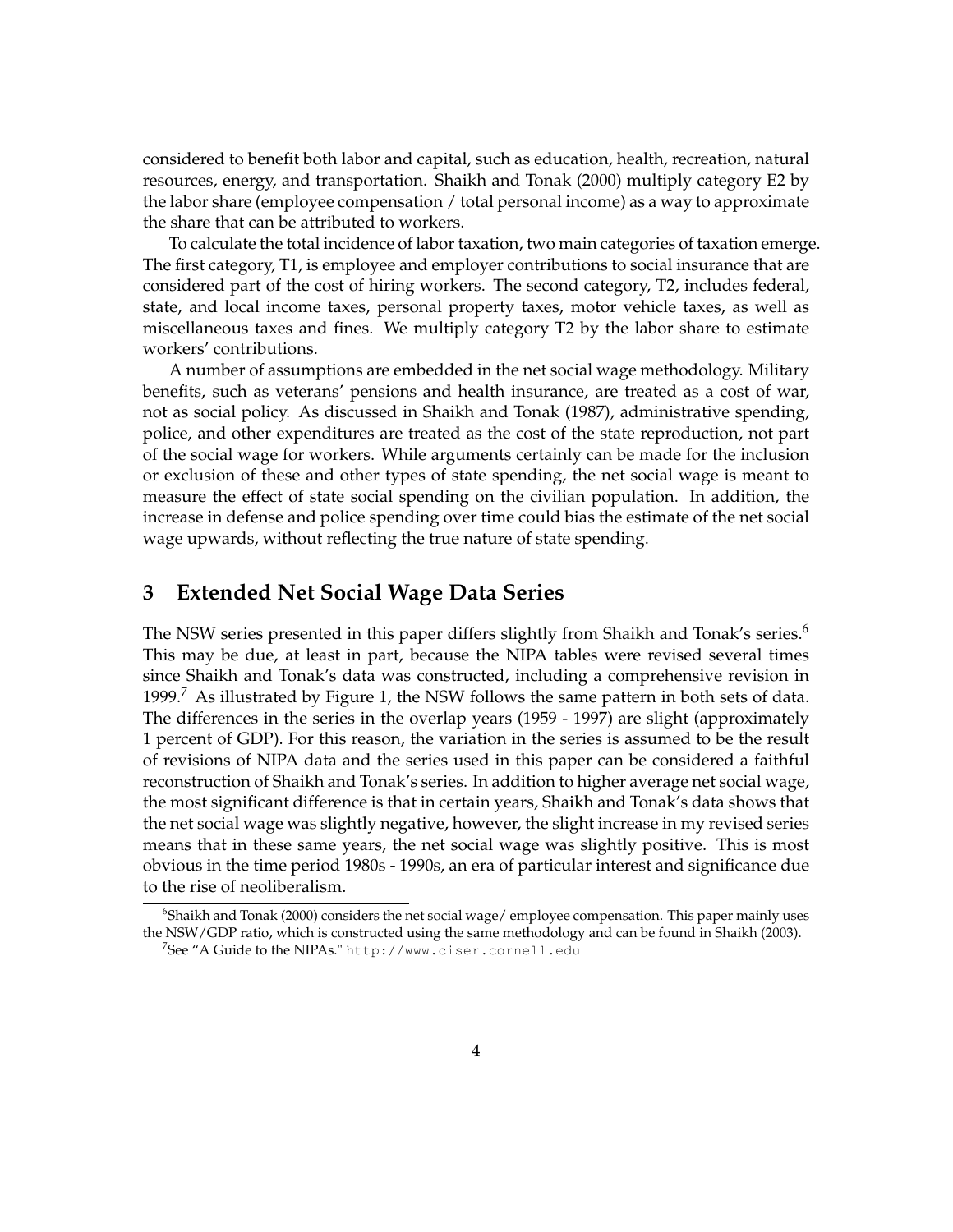

Figure 1: Comparison of the U.S. Net Social Wage/GDP, 1959 - 2012

| Authors                                        | Min               | Median   Mean   Max |                  |               |
|------------------------------------------------|-------------------|---------------------|------------------|---------------|
| Shaikh and Tonak $\vert$ -0.021 $\vert$ -0.002 |                   |                     | $-0.000$   0.029 |               |
| Moos                                           | $-0.012 \pm 0.01$ |                     | 0.011            | $\vert$ 0.037 |

Table 1: Comparison of Summary Statistics of U.S. NSW/GDP Data, 1959-1997

| Variable                | Min      | Median | Mean   | Max     |
|-------------------------|----------|--------|--------|---------|
| <b>NSW</b>              | $-13.18$ | 54.87  | 212.60 | 1288.00 |
| Real NSW (2010 dollars) | -76.48   | 119.40 | 255.10 | 1288.00 |
| NSW/GDP                 | $-0.012$ | 0.013  | 0.020  | 0.086   |
| NSW/EC                  | $-0.022$ | 0.024  | 0.037  | 0.161   |

Table 2: Summary Statistics of U.S. NSW Data, 1959-2012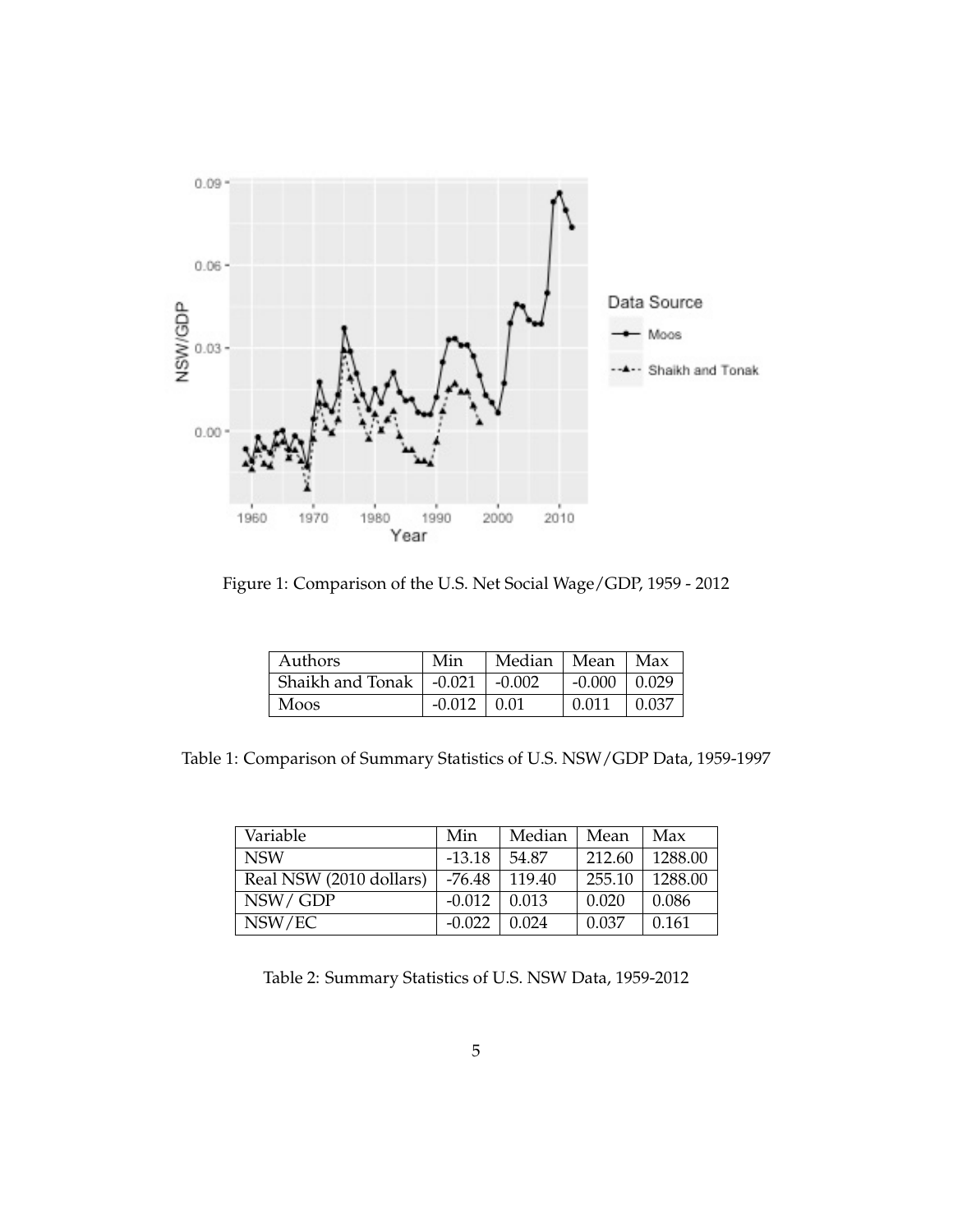### **4 The Net Social Wage in the 21st Century**

The revised and extended data offers new complexity to our understanding of the U.S. net social wage. In Figure 1, we see that the net social wage/GDP ratio has been positive since the 1970s. Even more strikingly, after 2002, the net social wage / GDP ratio is at a very high level for a decade. In 2010, it reaches a high of 8.6 percent of GDP. In Figure 2, we can see that after 1970, the NSW as a ratio of employee compensation was positive. It is compelling that U.S. fiscal policy appears to be more redistributive towards labor during the neoliberal era, especially in the 21st century. This section will investigate what may have contributed to the divergence of labor benefits and taxation. There are a number of aspects of the neoliberal era, especially in the 21st century, that may help us understand the positive net social wage.

The first investigation will look at the role of income support, and how that has changed in the neoliberal era. The issue of income support is closely tied to demographic factors, the rise of low-wage jobs, and neoliberal tax policy reform, in particular the growing role of tax expenditures in U.S. redistributive policy. Income support also includes the two major public health insurance programs, Medicare and Medicaid, so we will also consider the role that healthcare inflation may play in the positive net social wage. Next, we will consider the role that the business cycle has played in contributing to a positive net social wage, in particular the consequences of poor macroeconomic performance which trigger automatic stabilizers and additional stimulative policy. Finally, we will consider the implications of rising economic inequality on the net social wage methodology.

#### **4.1 Understanding U.S. Income Support**

Figure 3 compares the share of the major components of labor benefits.<sup>8</sup> The share that income support makes as a component of all GDP rises steadily, and is by far the largest component of the net social wage in terms of  $GDP<sup>9</sup>$  The growing share of income support, from 2.5 percent of GDP to 12.5 percent of GDP over the time studied, potentially challenges the conclusion of Shaikh and Tonak (2000) that "net transfers... have a very limited impact on the standard of living of workers" (256). It appears that income support is a major component of the social benefits that workers receive. In the context of a positive net social wage, it is important to understand what is driving this growth in income support spending.

In the United States, workers' incomes are not supported universally. The most significant sources of income support go to two demographic groups: seniors and low-income households. To better understand how income support for these populations is contribut-

<sup>8</sup> This figure excludes Natural Resources, Postal, Employment/Training, Recreation/Culture which are all extremely small shares of GDP.

<sup>&</sup>lt;sup>9</sup>Note that the "health" category contains funding for hospitals and clinics, not public health insurance programs such as Medicare or Medicaid which are categorized as "income support."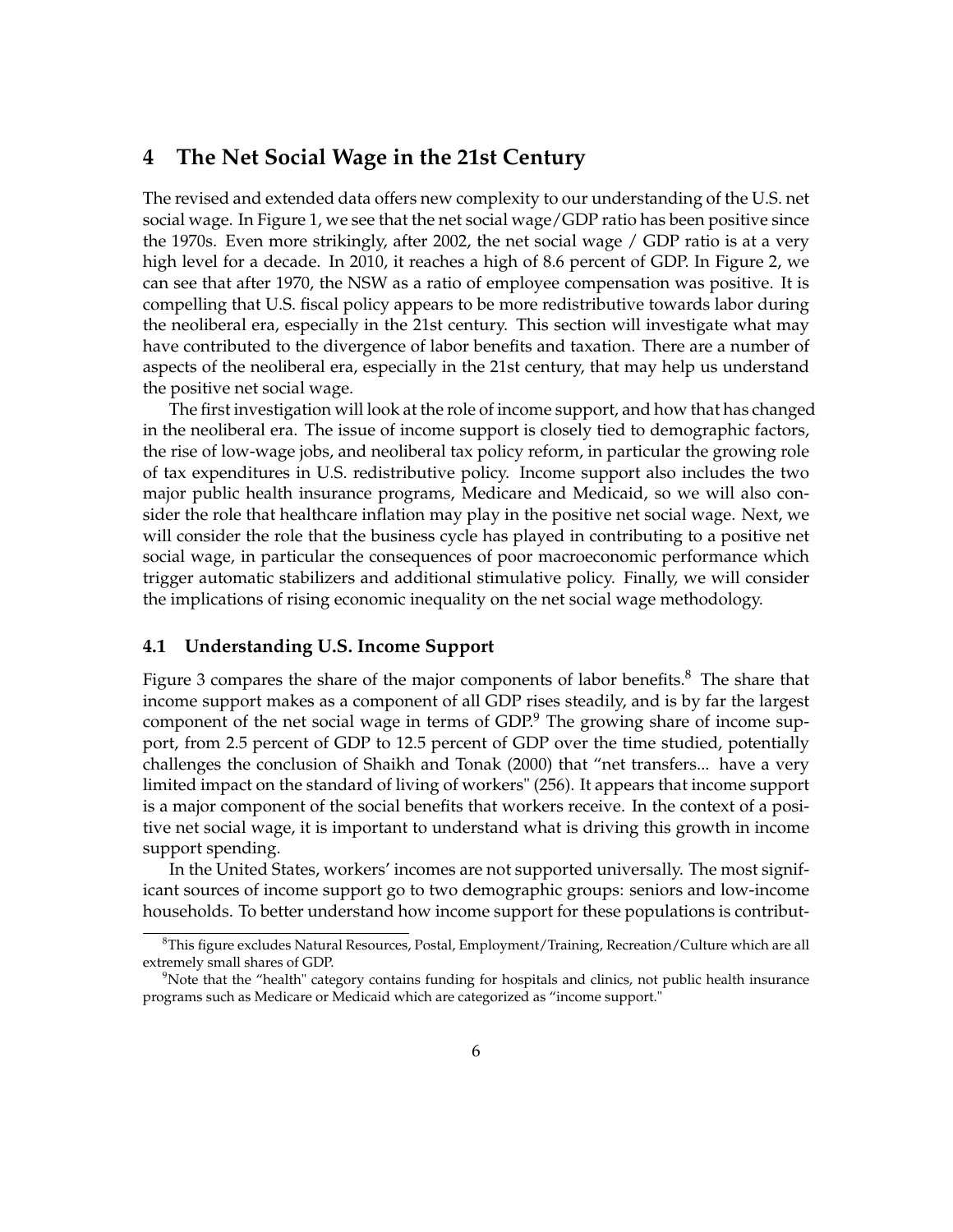

Figure 2: U.S. Net Social Wage/Employee Compensation, 1959 - 2012

ing to the net social wage data, we will analyze the programs designed to support these two groups.<sup>10</sup>

#### **4.1.1 Support for Seniors**

In order to understand how programs for older Americans are affecting the net social wage, we will look at the biggest programs for this demographic: Social Security, Medicare, and pensions and disabilities. From Figure 4, we can see that the major old-age programs as a percentage of GDP have risen over this time period. In particular, there was growth from old-age spending from 2.5 percent of GDP in 1959, to 5.8 of GDP in 1980. From 1980 to 2005, the ratio of old-age spending to GDP varied between 6 and 7 percent. From 2006 to 2012, there was more rapid growth, with the ratio reaching 8.5 percent of GDP in 2012. From Figure 5, we can see that, unsurprisingly, Social Security and Medicare contribute the most to the public provision of support for the elderly. Particularly after 1980, we can see that the cost of Social Security went from just over 100 billion

<sup>&</sup>lt;sup>10</sup>There are programs that support low-income seniors, such as Social Security Income, and programs which are available to low-income individuals regardless of age (such as utility support). Because the funding for these programs are relatively small, they are not included in this part of the analysis, although they are captured in the aggregate net social wage data.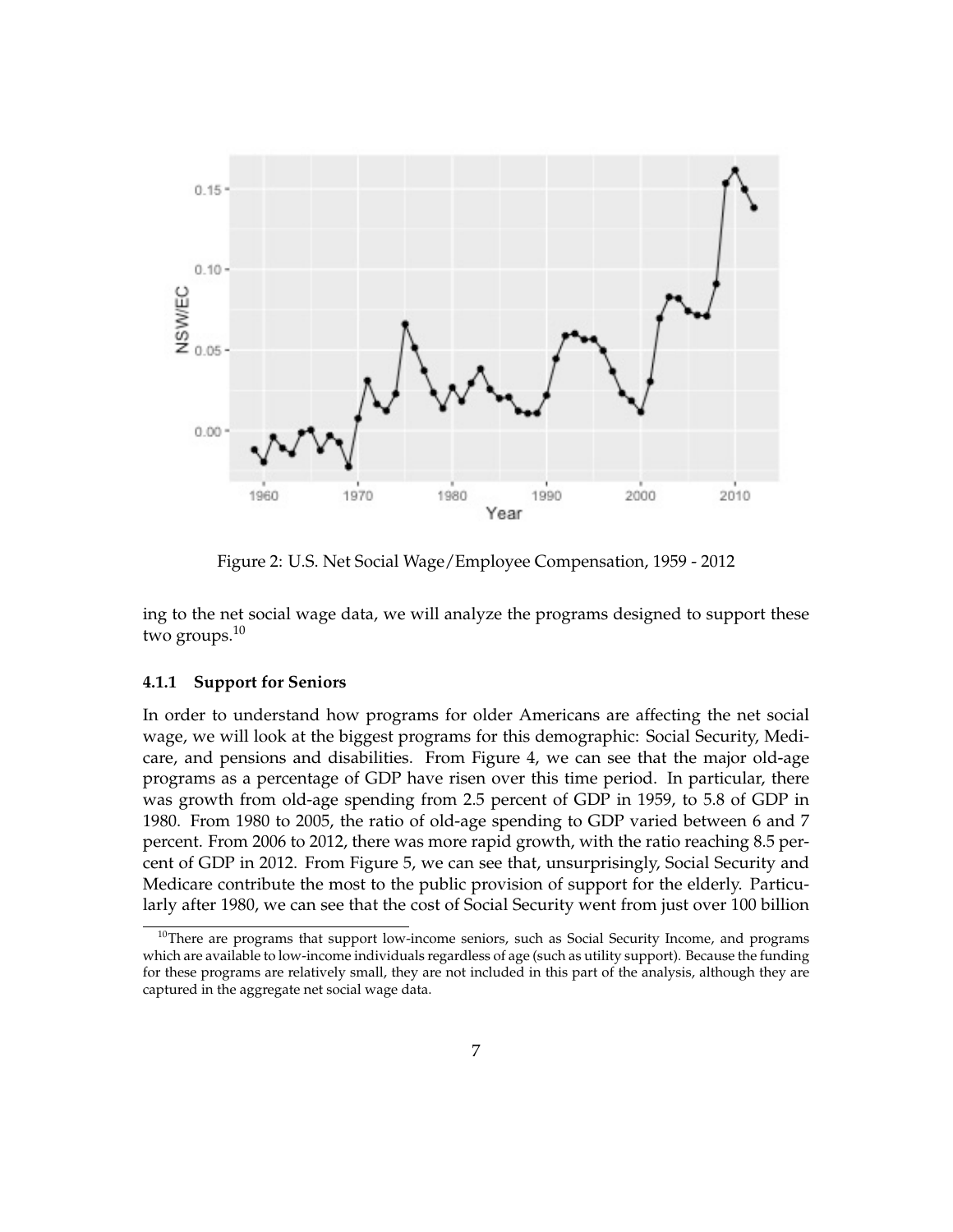

Figure 3: Components of Social Expenditures / GDP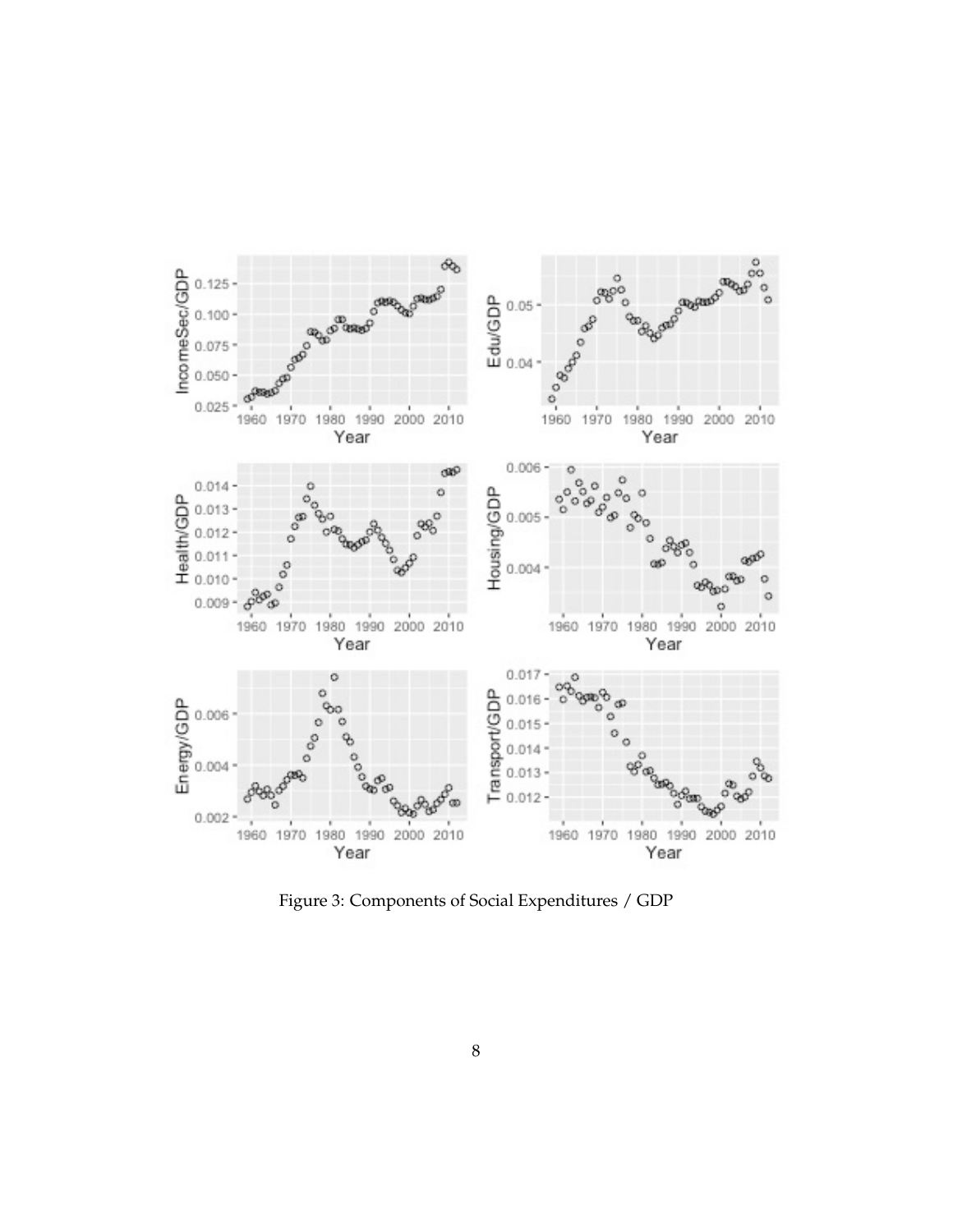to close to 800 billion in 2010.

The growth of old-age spending is not surprising. As life expectancy increases, the older population grows, and so will spending for older populations.<sup>11</sup> In 2011, the eldest of the Baby Boomer cohort, those born between 1946 and 1964, reached retirement age. As this large cohort ages, spending on entitlement programs for older population will grow, both in relative and absolute levels. However, it is not clear that the positive net social wage can be wholly attributed to demographic factors, as the major deviation we are trying to explain happened nearly a decade before any of the Baby Boomer cohort became eligible for Social Security or Medicare.



Figure 4: Major Old-Age Program Spending/GDP

#### **4.1.2 Support for Low-Income Households**

To understand how income support for low-income households has affected the net social wage data, we will create a variable of the three largest anti-poverty programs: the Supplemental Nutrition Assistance Program (SNAP, formerly known as Food Stamps), refundable tax credits (includes the Earned Income Tax Credit, EITC, and the refundable Child Tax Credit), and Medicaid. In Figure 6, we can see that the three major sources

 $11$ Compared to other advanced industrialized countries, the United States is considered relatively young due to the influx of younger immigrant workers and higher fertility rates (He, GoodKind, Kowa, 2016).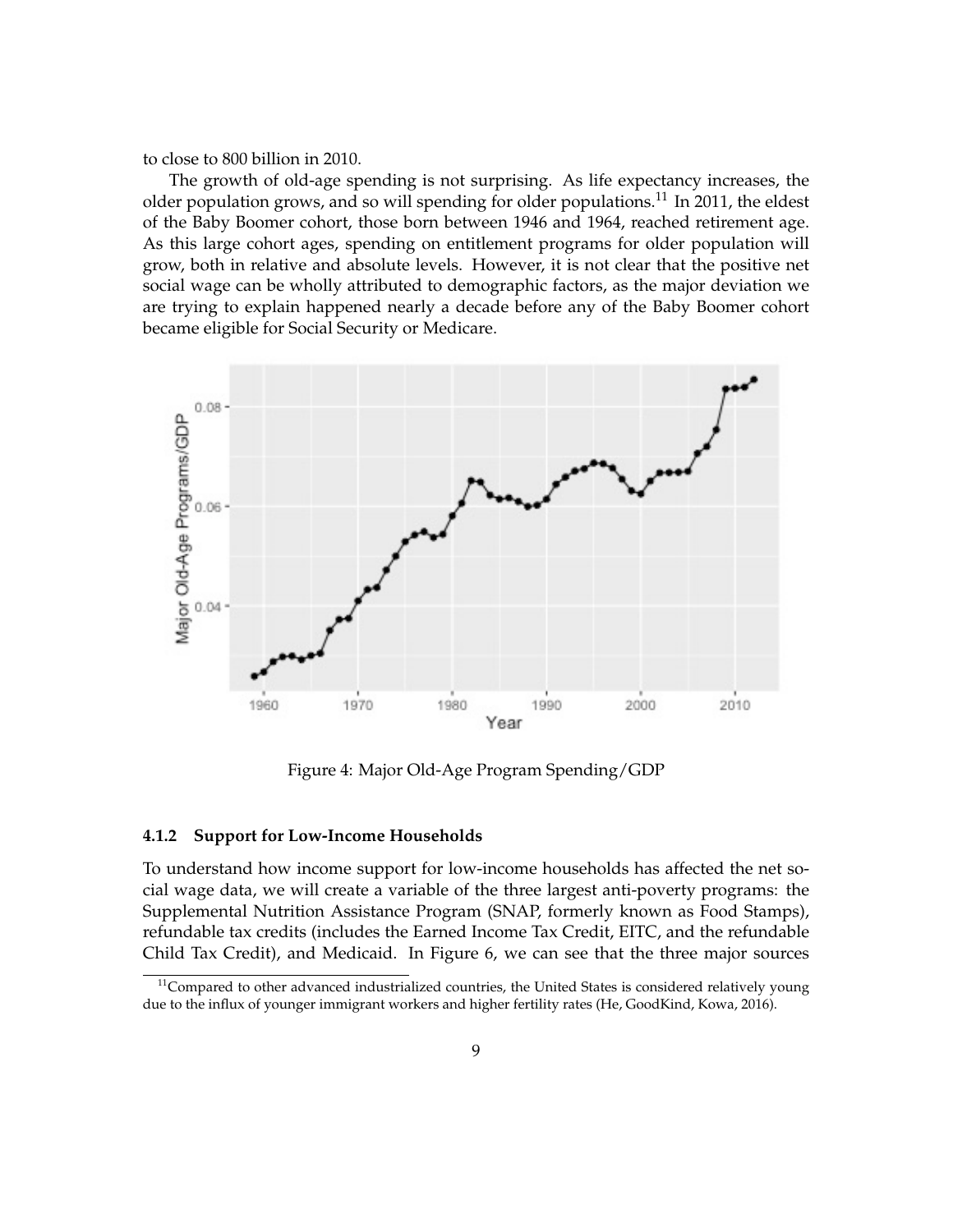

Figure 5: Major Old-Age Programs in Billions

of income support for low-income households have increased as a share of GDP steadily since the mid-1960s and 1970s when the programs were expanded and created. Medicare and Medicaid were signed into law by President Lyndon B. Johnson in July 1965. The EITC was first enacted by President Ford in 1975 (Hungerford and Thiess 2013). In 1964, President Johnson signed the Food Stamp Act which made the program permanent, but it was not expanded to all 50 states until 1974. In 1977, the program was modernized and expanded.<sup>12</sup>

Despite rhetoric to "end welfare" the most dramatic growth in social spending on income support occurred between 1990 - 1995, when spending for the three largest income support programs went from 1.5 percent of GDP to nearly 2.5 percent of GDP. This is undoubtably due to Bill Clinton's expansions of refundable tax credits during that period. Here we see that the costs of the major programs for low-income individuals and households, SNAP/Food Stamps, Medicaid, and EITC have increased since the 1980s. In Figure 7, we see that the growth of refundable tax credits and SNAP are actually dwarfed in comparison to the growth of spending on Medicaid since the 1980s, which went from 96.1 billion in 1991 to 396.6 billion in 2010. Part of this growth can be attributed to the establishment of the Children's Health Insurance Program (CHIP) in 1997, which provides

<sup>&</sup>lt;sup>12</sup>See U.S. Department of Agriculture, Food and Nutrition Service, "A Short History of SNAP." https: //www.fns.usda.gov/snap/short-history-snap Last updated 2014.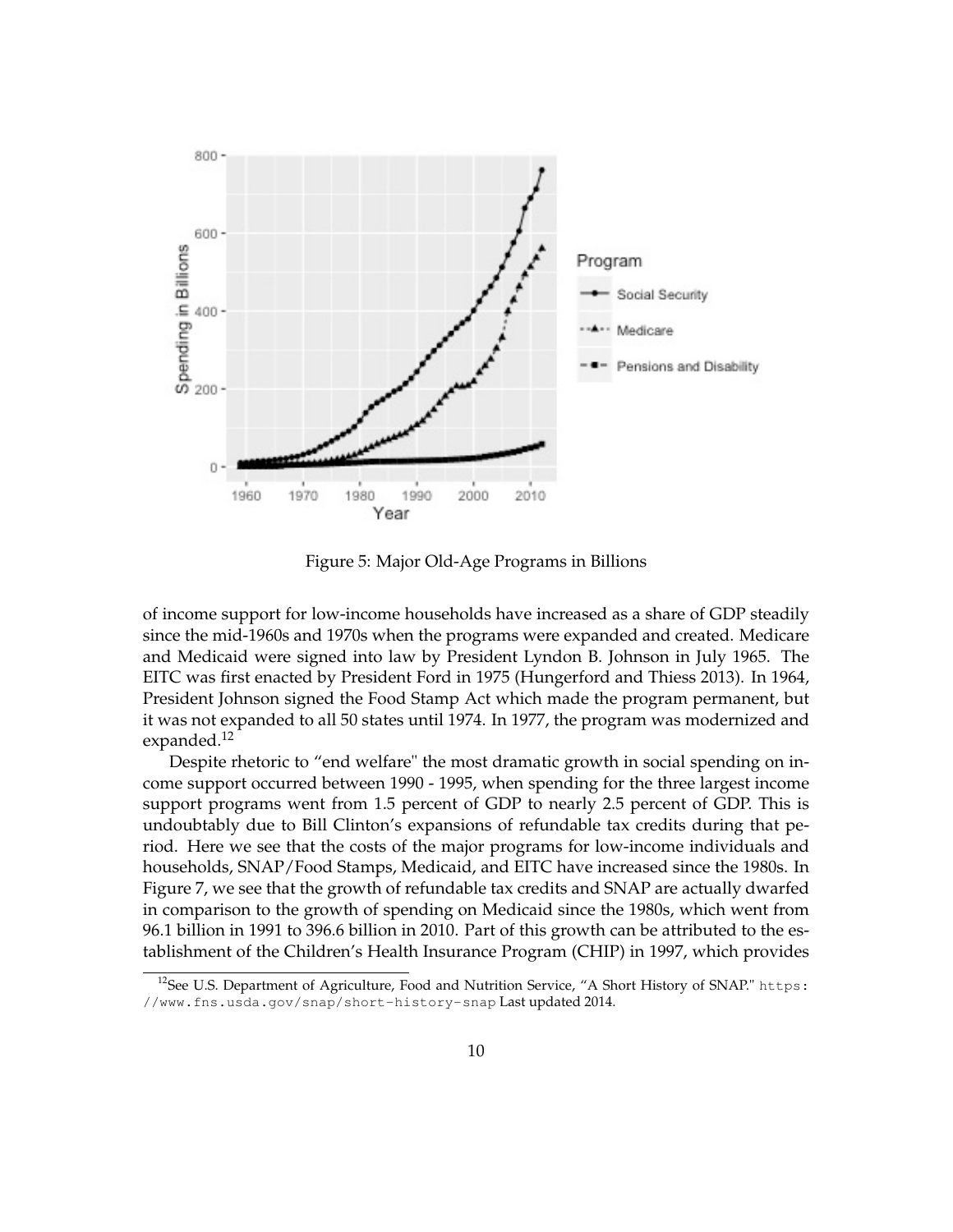

federal funds to states which provide health insurance coverage for low-income children.

Figure 6: Major Low-Income Programs/GDP

#### **4.1.3 Tax Expenditures and Refundable Tax Credits**

To better understand the dramatic rise in the net social wage in the 21st century, we must examine the growing discrepancy between the two components of the net social wage, workers' benefits and taxes. As Figure 8 shows, workers' benefits and taxes had a similar growth path from 1959-1990, with slight variations that sum to a non-zero net social wage. However, from 1990 - 1999, we see that taxes did not keep up with the increase in benefits, although both increased from year to year. In 2000, the net social wage was approximately zero, but then taxes decreased as benefits rose. While taxes began to rise again, they continue to be much lower. Tax revenue fell again in 2009, and by then a significant gap had arisen between the two variables.

Figure 9 shows the biggest components of taxes: federal income taxes, state income taxes, and property taxes. Here we can see that federal income taxes display much greater variability than state income or property taxes. In fact, we can see that federal income tax revenue dropped significantly after the dot-com bubble burst in 2001 and after the financial crisis of 2007-2008. Here we see that the Bush tax cuts, which were continued under Obama, have played a major role. From the data, we can see the effect of a number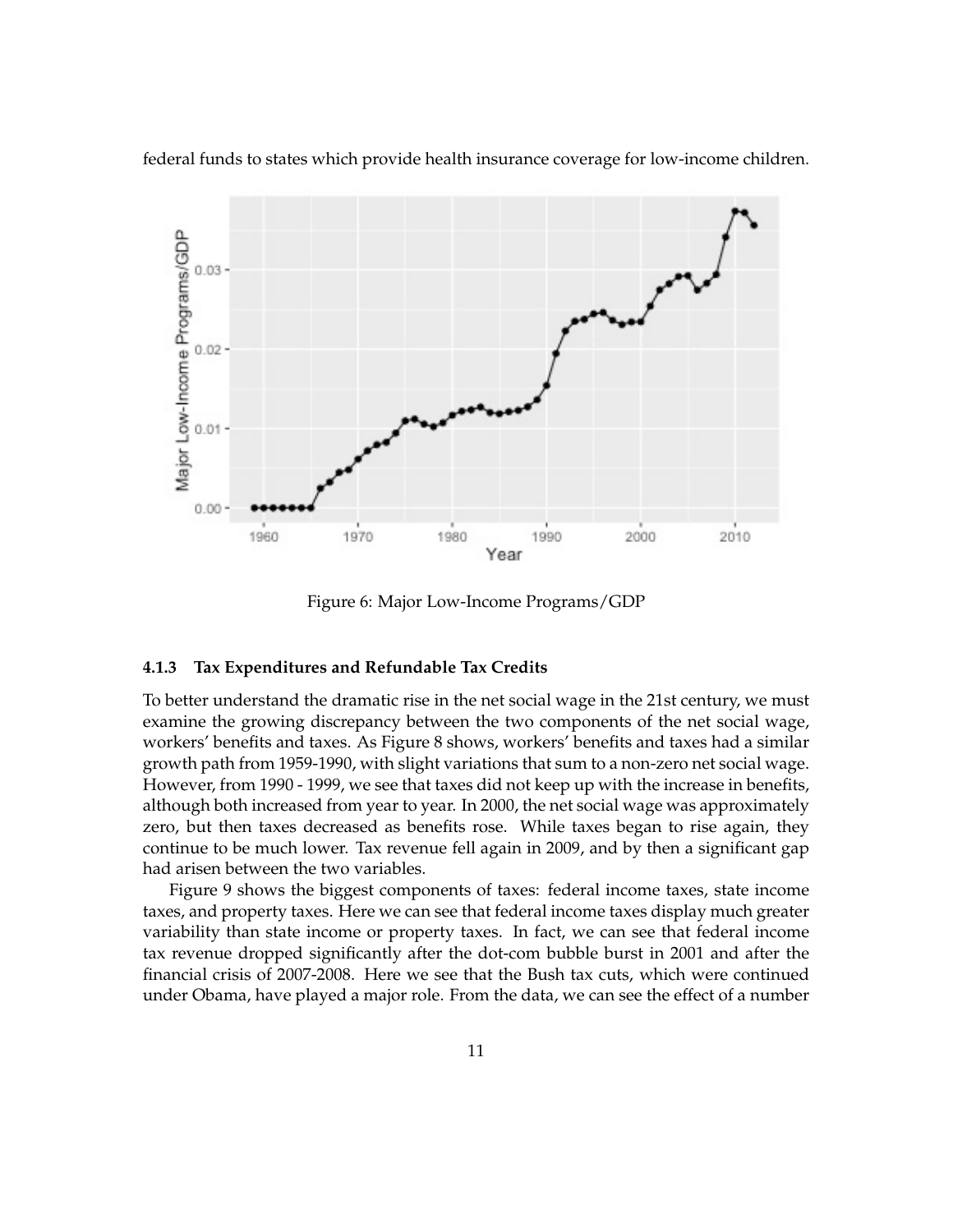

Figure 7: Major Low-Income Programs in Billions



Figure 8: U.S. Labor Benefits and Taxes, 1959 - 2012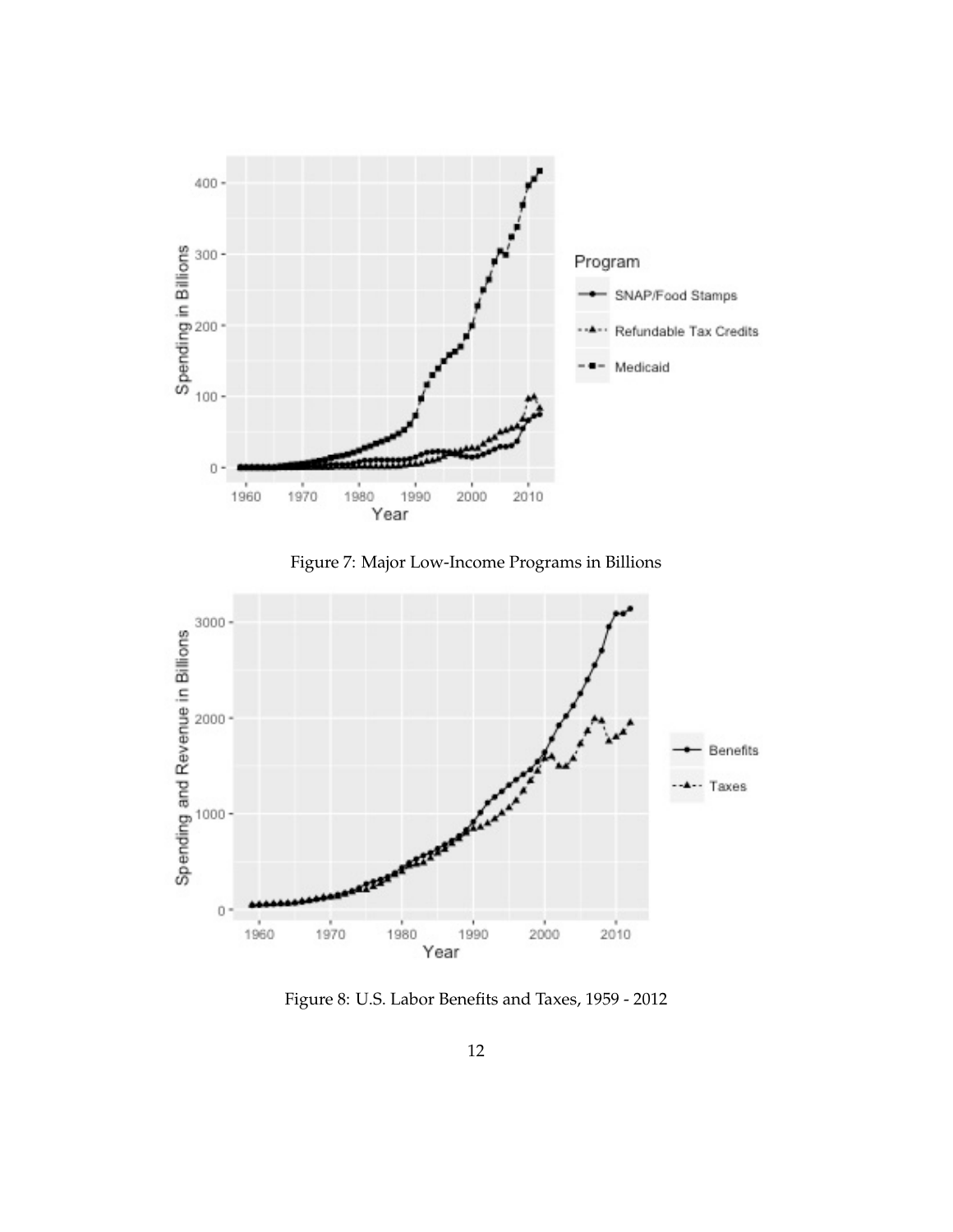of neoliberal tax reforms that affected both high and low earners.

While the Economic Growth and Tax Relief and Reconciliation Act of 2001 (EGTRRA) is often associated with its reductions in capital gains, estate, and gift taxes for the wealthy, it also reduced income taxes for nearly all wage-brackets and created tax incentives for savings for retirement and education. It also increased the child tax credit from \$500 to \$1000 (Hungerford and Thiess 2013). Together with the Jobs and Growth Tax Relief Reconciliation Act (JGTRRA) of 2003, EGTRRA lowered marginal tax rates for all income brackets. President Obama's Tax Relief, Unemployment Insurance Reauthorization and Job Creation Act of 2010, and the partial extension of the American Taxpayer Relief Act of 2012 continued the vast majority of these tax cuts for high income and wealthy Americans (Huang 2013, 1). These tax cuts reduced tax revenue for the U.S. government, and contributed to the positive net social wage. $13$ .

Redistribution through tax expenditures became increasingly popular in the neoliberal era. Tax expenditures, which include exclusions, exemptions, deductions, credits, and deferrals, play an important role in welfare provision and redistributive policy in the United States. As discussed by Howard (1997) in *The Hidden Welfare State: Tax Expenditures and Social Policy in the United States*, indirect financing through tax expenditures contribute significantly to actual public spending in the United States. Steinmo (2010) emphasizes that contrary to how they are treated by the government or understood by recipients, tax expenditures are social spending (154). According to Steinmo (2010), "In sum, although most people don't see it this way, the United States has an extensive and expensive social welfare state. But instead of providing benefits through direct public spending, it spends huge sums through the tax code" (159). Tax expenditures can be targeted to very specific groups of people or types of households, such as those with children, who save or purchase certain types of investments, or who make charitable donations. In this way, the redistributive activity of the state is not only "hidden" as argued by Howard (1997), but also made more complicated. This type of tax policy does not necessarily constitute a coherent redistributive policy strategy, but rather the amalgamation of efforts to win over specific factions and special interests. Furthermore, according to Steinmo (2010) public policy pursued with tax expenditures, rather than direct social spending, affects not only redistribution, but also the efficacy of achieving social welfare aims. For example, rather than provide universal childcare in the United States, childcare is subsidized through tax credits. This policy offsets the cost of care for many middle-class families, but does not cover the entire cost of childcare, nor benefit lower-income households (154).

Tax expenditures fall into two main categories: refundable and nonrefundable credits. Non-refundable tax credits reduce an individual's or household's tax liability by claiming certain credits or deductions, but only apply to filers who owe taxes. For this reason, non-refundable tax credits do not benefit households with low incomes. Refundable tax

<sup>&</sup>lt;sup>13</sup>While neoliberal tax reforms were usually justified with the Laffer Curve, which claims that tax cuts will increase government revenue, our analysis of tax revenue in the 21st century have demonstrated the opposite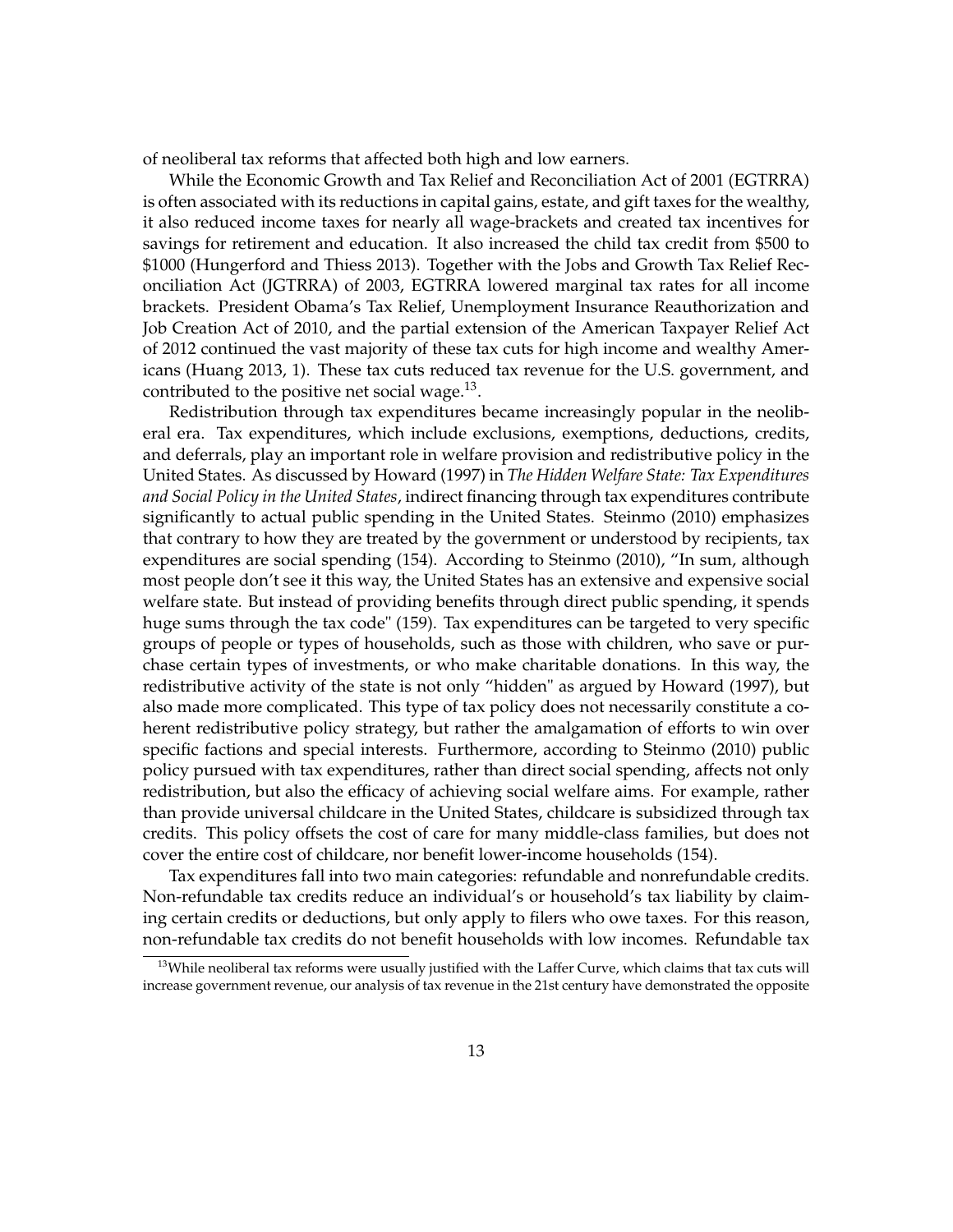credits, on the other hand, are paid to tax filers that have no tax liability as a tax refund. This type of tax spending tends to quell critics of traditional transfer programs for lowincome households by supporting and incentivizing work. Refundable tax credits are also popular with anti-poverty advocates for being a significant source of income support for the working poor. The Earned Income Tax Credit (EITC) grew out of the idea of the Negative Income Tax, which was originally proposed by Milton Friedman in the 1960s as a way to reduce the disincentives to work that were believed to be caused by traditional cash transfer programs (OECD 2005, 149). The EITC has since become the largest anti-poverty program in the United States, and is applauded for increasing labor supply, especially among single mothers (Gruber 2013, 637). During the neoliberal era, refundable tax credits were expanded. EITC was expanded first in 1986, and then again in the 1990s when many other anti-poverty programs were being defunded (Steinmo 2010, 197). Tax expenditures on refundable tax credits went from 1.3 billion in 1980 to 96.5 billion in 2010.



Figure 9: Tax Revenue in Billions

#### **4.1.4 Healthcare Inflation**

The analysis of income support programs shows that spending on programs for the elderly and the poor are growing as percentages of GDP. Spending on public health insur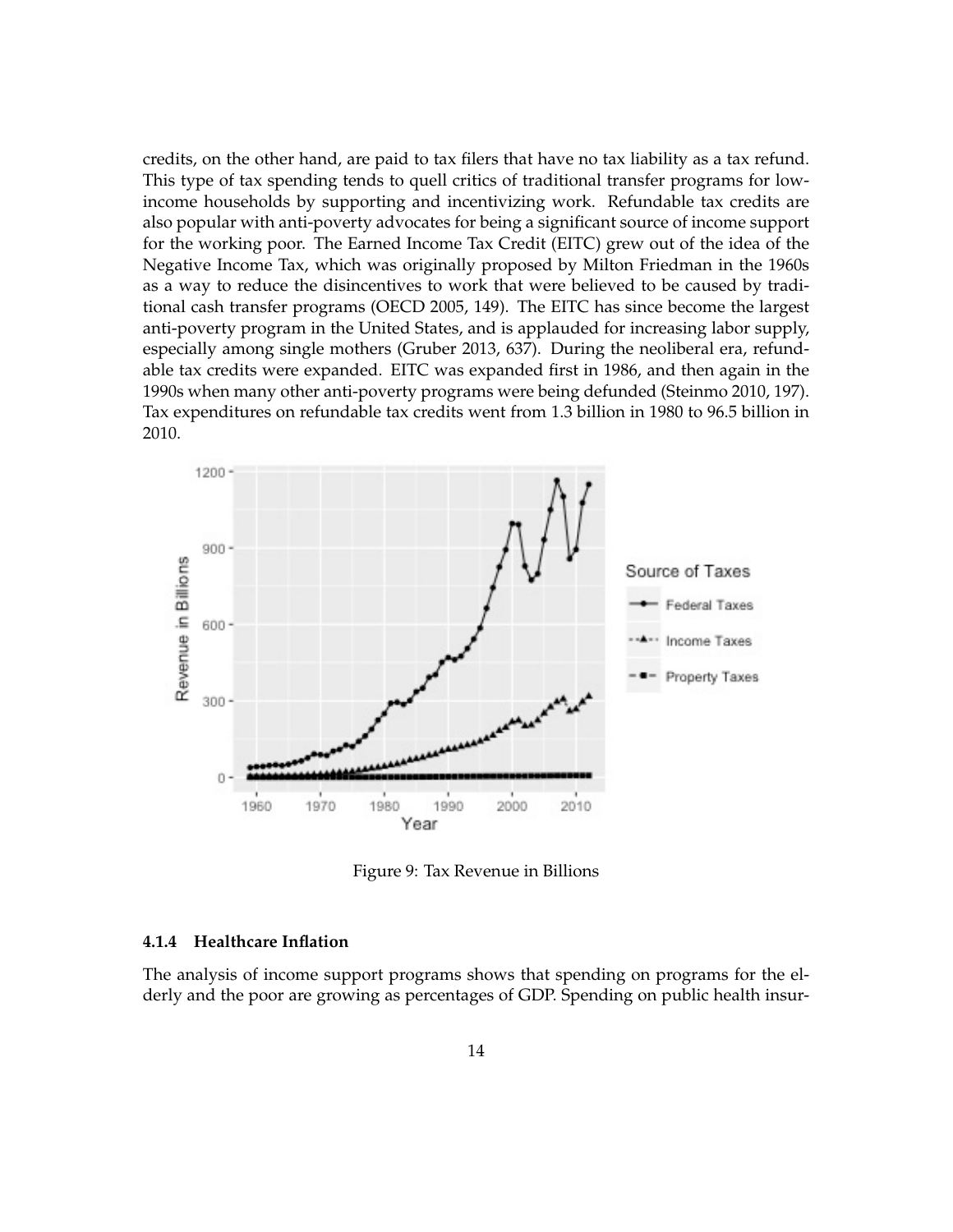ance for elderly and low-income populations, Medicare and Medicaid, respectively, are large components of the spending on income support. In fact, spending on Medicare increased from 36.2 billion in 1980 to 513.6 billion in 2010. Spending on Medicaid increased from 23.9 billion in 1980 to 396.6 billion in 2010. While the U.S. is an outlier among advanced industrialized countries for not having a universal or comprehensive approach to health insurance, the U.S. government continues to be a major provider of health insurance for the U.S. population. In fact, in 2011, Medicare and Medicaid covered 15 percent and 12 percent of the U.S. population, respectively. Furthermore, in 2011, public spending accounted for 48 percent of total health spending (Thomson, Osborn, and Squires 2013). Medicare is financed through a combination of payroll taxes, premiums, and federal general revenues. Medicaid is funded through a combination of federal and state funds and is administered by states. Both programs are entitlement programs for those who qualify (based on age, income, or disability status). For this reason, we can interpret the rise in spending on these programs not as the state becoming more generous, but due to the structure of entitlement programs that ensure eligibility for those who qualify.

It is also important to note that the increase in spending on Medicare and Medicaid is also due to high healthcare costs in the United States. From 2000 to 2010, the increase of total health expenditures was 6.6 percent per year on average which exceeded annual GDP growth (Holahan et al 2011, 1). While spending on healthcare overall decreased during the Great Recession, healthcare costs remain high in the United States relative to other countries (Squires and Anderson 2015, 11). The high cost of American healthcare is due to a number of factors including the high administrative costs associated with U.S. healthcare system, the fee-for-service model which is believed to encourage more tests and treatments, the lack of price transparency, and the fact that the U.S. government fails to regulate prices effectively. In addition, the increase in costs for U.S. healthcare is also thought to be due to Baumol's cost disease, which refers to rising costs as a result of increased labor costs in sectors that have not experienced labor productivity gains. The results in Bates and Santerre (2013) which studies healthcare costs in all 50 states suggest that Baumol's cost disease has led to increased costs in U.S. healthcare.

Healthcare inflation, regardless of its cause, should be understood as contributing to the increase on U.S. public expenditures on Medicare and Medicaid. It is important to note that an increase in public health insurance spending does not necessarily represent an expansion to workers' social wage. If the cost of a necessary treatment or procedure increases over time, due to Baumol's disease or the particular dysfunctions of the U.S. healthcare system, it does not follow that workers' social wage has actually increased, as they received the treatment, not its cash equivalent.

In March 2010, the Patient Protection and American Affordable Care Act (ACA) reformed the healthcare system. While it did not create the universal healthcare system that many had hoped for, Skocpol and Jacobs (2011) believe it was "a landmark in modern U.S. social legislation, comparable to Social Security, Medicare, and the Civil Rights Act" (54-55). In addition to the controversial individual mandate, the ACA included numer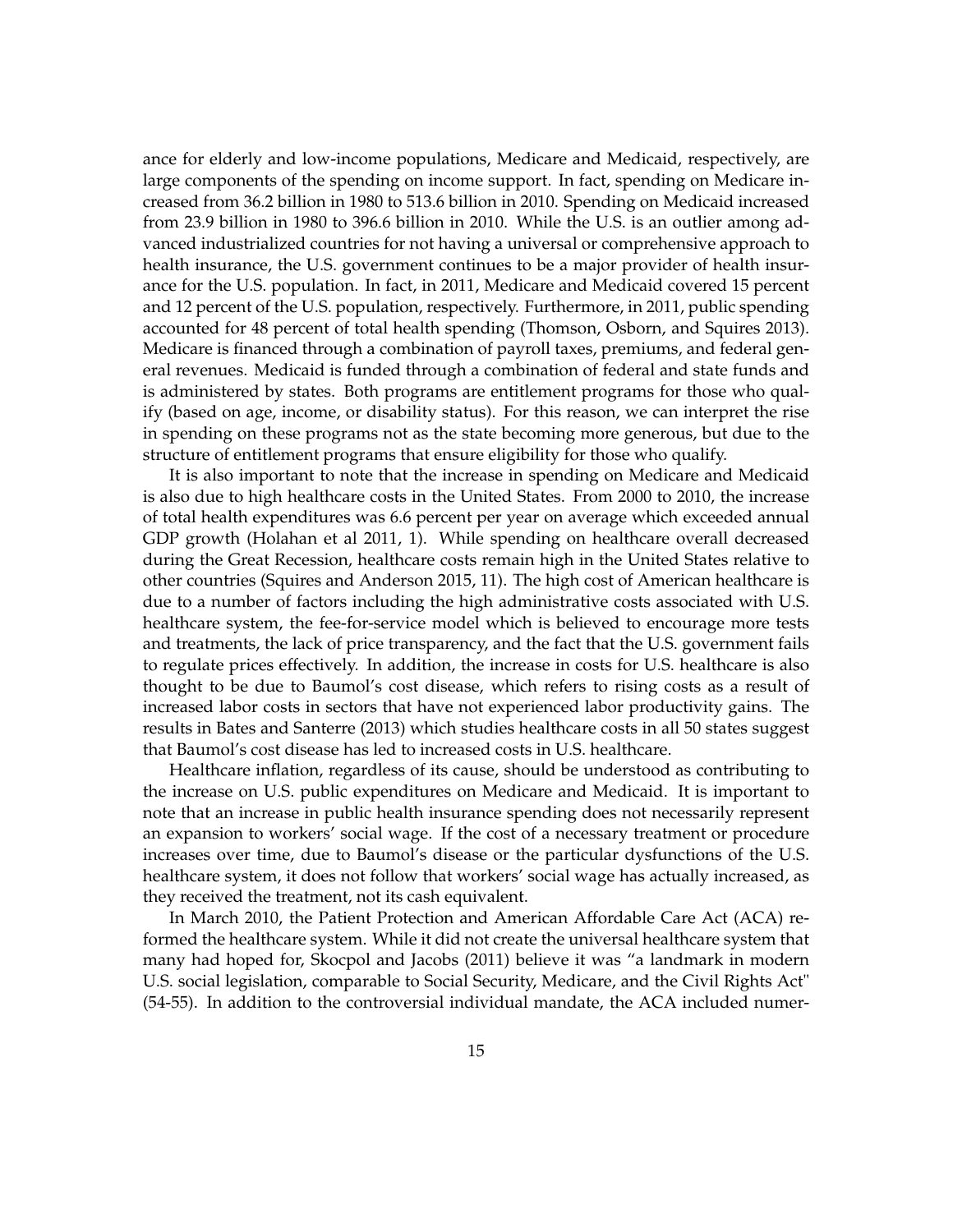ous reforms such as: increased spending on primary care (and the elimination of co-pays for preventive services, including immunization) for Medicare and Medicaid enrollees, expansions in Medicaid, subsidies for low and middle income people to purchase insurance, the establishment of state-based insurance markets or "exchanges", tax credits for small business, increased federal spending on health centers for low-income and uninsured populations, and made it illegal to deny coverage based on so-called preexisting conditions (Thomson, Osborn, and Squires 2013, 131). At the time of writing, efforts to overturn the healthcare law in the Supreme Court or to "repeal and replace" the ACA by the Trump Administration and a Republican-controlled Congress have failed.

#### **4.2 Macroeconomic and Business Cycle Effects**

As Figure 10 demonstrates, the inflation adjusted net social wage (2010 constant dollars) was relatively stable from 1959 - 1990, with increases during recessionary periods (NBER recessions marked by shaded areas). Despite expansions in the welfare state during the Great Society years of the late 1960s and 1970s, the net social wage did not increase significantly until the recession following the 1973 oil shock. However, there was a slight increase in the net social wage in the mid-1970s, which then came down by the early 1980s. The 1980s mark a downward trajectory for the net social wage, which then rises steadily during the short recession that lasted from July 1990 through March 1991. However, the early and mid-1990s experienced a sustained higher level of net social wage, which then decreased after 1996. By 2000, the NSW/GDP was approximately zero (0.0065), meaning that workers were no longer experiencing redistribution from the state. The dot com bubble in 2001 sparked an increase in the net social wage to a hitherto unseen level. The upward trend of the net social wage became much more extreme at the beginning of the crisis in 2007. While the net social wage appears to be on a slight downward trajectory from its peak in 2010, it was at an historically high level by 2012.

The U.S. economy experienced two major shocks in the 21st century, first with the dot com bubble from April 1997 - June 2003, and the Great Recession which began in December 2007 and was worsened by the financial crisis that began in September 2008. Many social programs are countercyclical by design, such as unemployment insurance, or means-tested programs such as SNAP/Food Stamps. It is therefore not surprising to see an increase in benefits during economic slumps. Likewise, as economic activity and employment shrink in a recession, tax revenue will also decrease. Viewing the net social wage as a countercyclical variable, it is unsurprising to observe high NSW levels during and after a severe financial crisis. However, observing the evolution of the net social wage over time, we see that the high levels of NSW in the 21st century were truly unprecedented. Throughout our observed time, the U.S. economy has experienced a number of recessionary periods that did not result in such a prolonged deviation between the two variables. The fact that economic shocks of previous decades were not accompanied by such a dramatic rise in the net social wage raises the question about what made the labor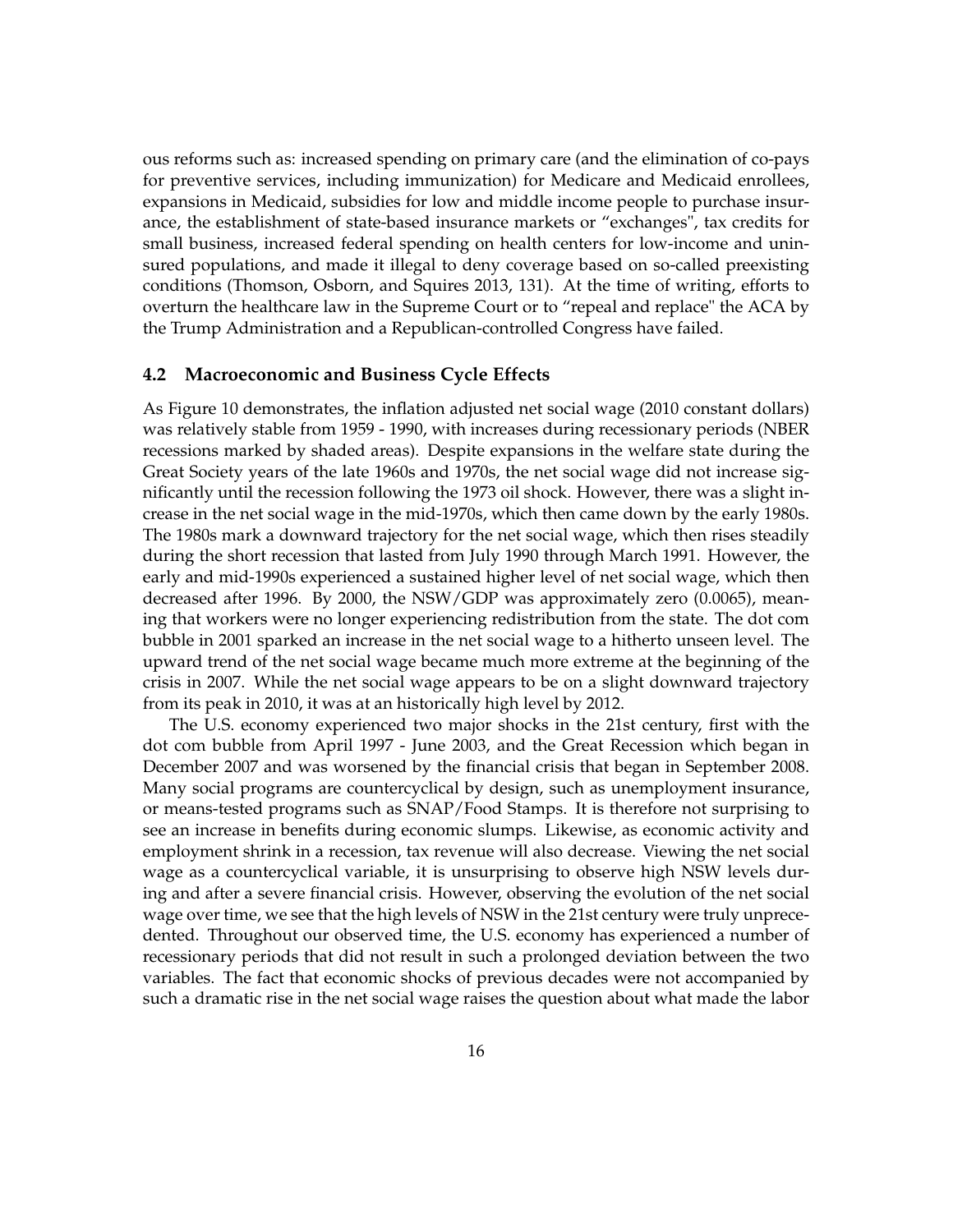

Figure 10: U.S. Real Net Social Wage (2010 dollars), 1959 - 2012

benefits and taxation deviate from one another in the 21st century.

One plausible explanation is that the Great Recession was unlike other periods of economic crisis in the data series. It is undeniable that the Great Recession was the worst economic crisis since the Great Depression of the 1930s. During 2008-2009, GDP declined 4.7 percent and the unemployment rate increased 5.6 percent (Kotz 2015, 152). The severity of the Great Recession, in terms of the decline in investment, employment, and the long duration of the crisis, may help explain why the net social wage increased substantially during this era. In 2008, GDP did not grow, whereas in 2009 GDP fell by 2.6 percent. Between December 2007 and 2009, 8.3 million workers lost their jobs, creating an unemployment rate of 10 percent (Thompson and Smeeding 2013, 2).

#### **4.2.1 Unemployment Effects**

Examining the NSW/GDP ratio in context of the unemployment rate illuminates the relationship between a contraction in economic activity and the increase in the net social wage in the 21st century. Shaikh and Tonak observed that during the period 1952 - 1997, net social wage "variations are substantially driven by variations in the rate of unemployment" (Shaikh and Tonak 2000, 255). There is certainly a close relationship between the NSW/GDP and the unemployment rate. However, as we can see from Figure 11, this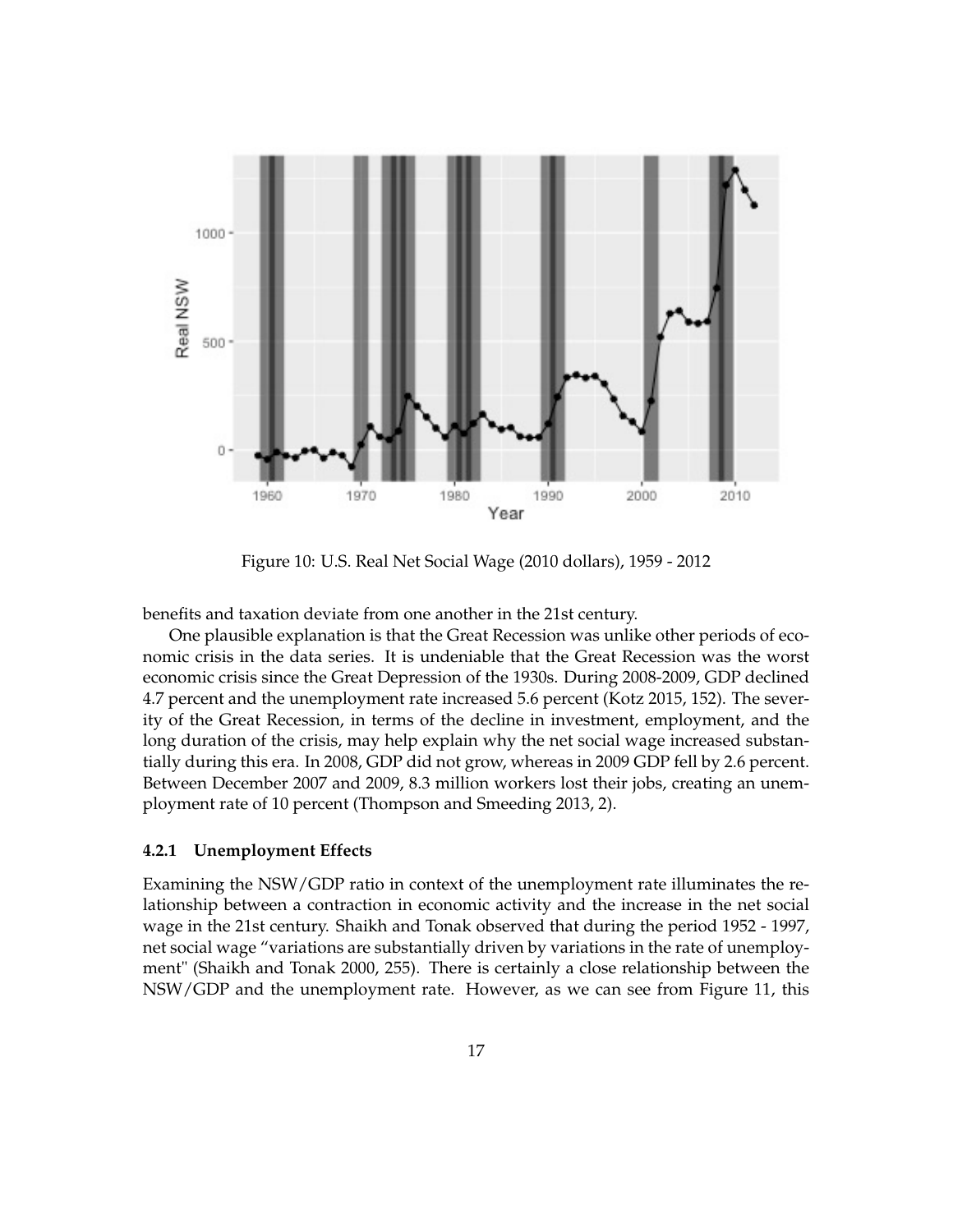relationship is not consistent throughout the period of study. In 1983 and 2010, the unemployment level reached a high of 9.6 percent, however, the same unemployment rate was accompanied by NSW/GDP ratios of 2.1 percent and 8.6 percent, respectively. This snapshot suggests that the net social wage is not driven solely by the unemployment level, as Shaikh and Tonak (2000) suggest.



Figure 11: Unemployment Rate and NSW/GDP, 1959 - 2012

The unemployment rate is a notoriously problematic variable for estimating the extent of the labor force that is inadequately employed. In fact, a number of alternative measures to the official unemployment rate estimate a much higher level of joblessness and under-employment (Federal Reserve Bank of Philadephia 2014). Shaikh (2013) constructed a measure of "unemployment intensity" to capture the effect of unemployment on the long-term unemployed. Unemployment intensity is the product of the unemployment rate and an index of unemployment duration (2013, 14). Such a measure can add insight to our understanding of the cyclical nature of the NSW. Figure 12 plots the rate of unemployment intensity and the traditional unemployment rate. Here we begin to understand why the net social wage reached unprecedented heights in the Great Recession: at this time, there was also an unprecedented level of unemployment intensity. In 1983, the level of unemployment intensity was 18.95 percent, whereas in 2010 it was 31.46 percent, see Table 3.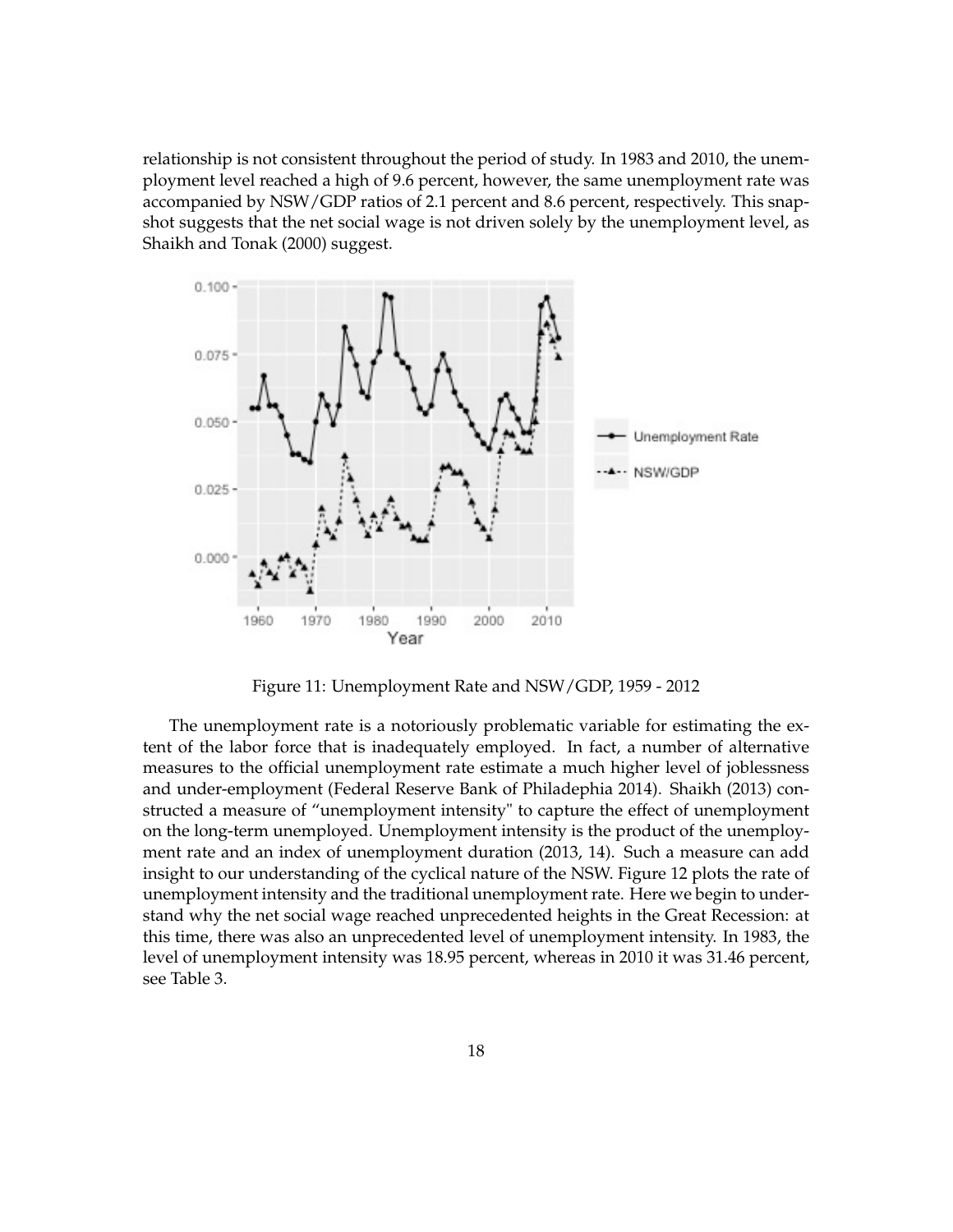

Figure 12: Unemployment Rate and Unemployment Intensity Rate, 1959 - 2012

#### **4.2.2 Jobless Recovery and the Net Social Wage**

The effectiveness and responsiveness of the U.S. safety net has been tested due to the Great Recession. Automatic stabilizers such as unemployment insurance, SNAP/Food Stamps, and other countercyclical programs increase during times of recession. Under President Obama, there were a number of reforms that strengthened social protections. In response to the crisis and the growing discomfort with corporate bailouts, the American Recovery and Reinvestment Act of 2009 (ARRA) amounted to \$787 billion in spending and tax cuts that expanded social programs for low and middle-income Americans, as well as created new government spending and jobs (Skocpol and Jacobs 2011, 61). The ARRA included increases in transfers programs such as unemployment insurance, SNAP/Food Stamps, TANF, EITC, as well as tax cuts, infrastructure projects, and easing of fiscal pressure on state governments (Thompson and Smeeding 2013, 4).

Expansionary fiscal and monetary policy helped the economy recover. By July 2009, the National Bureau of Economic Research (NBER) declared the Great Recession over (Papadimitriou, Hannsgen, and Zezza 2011, 4). However, the expansion of output growth without correspondingly high rates of employment have led many to call this a jobless recovery (Schmitt-Grohé and Úribe 2007; Papadimitriou, Hannsgen, and Zezza 2011). In December 2010, employment still lagged below trend by 19 million jobs, or 8 percent.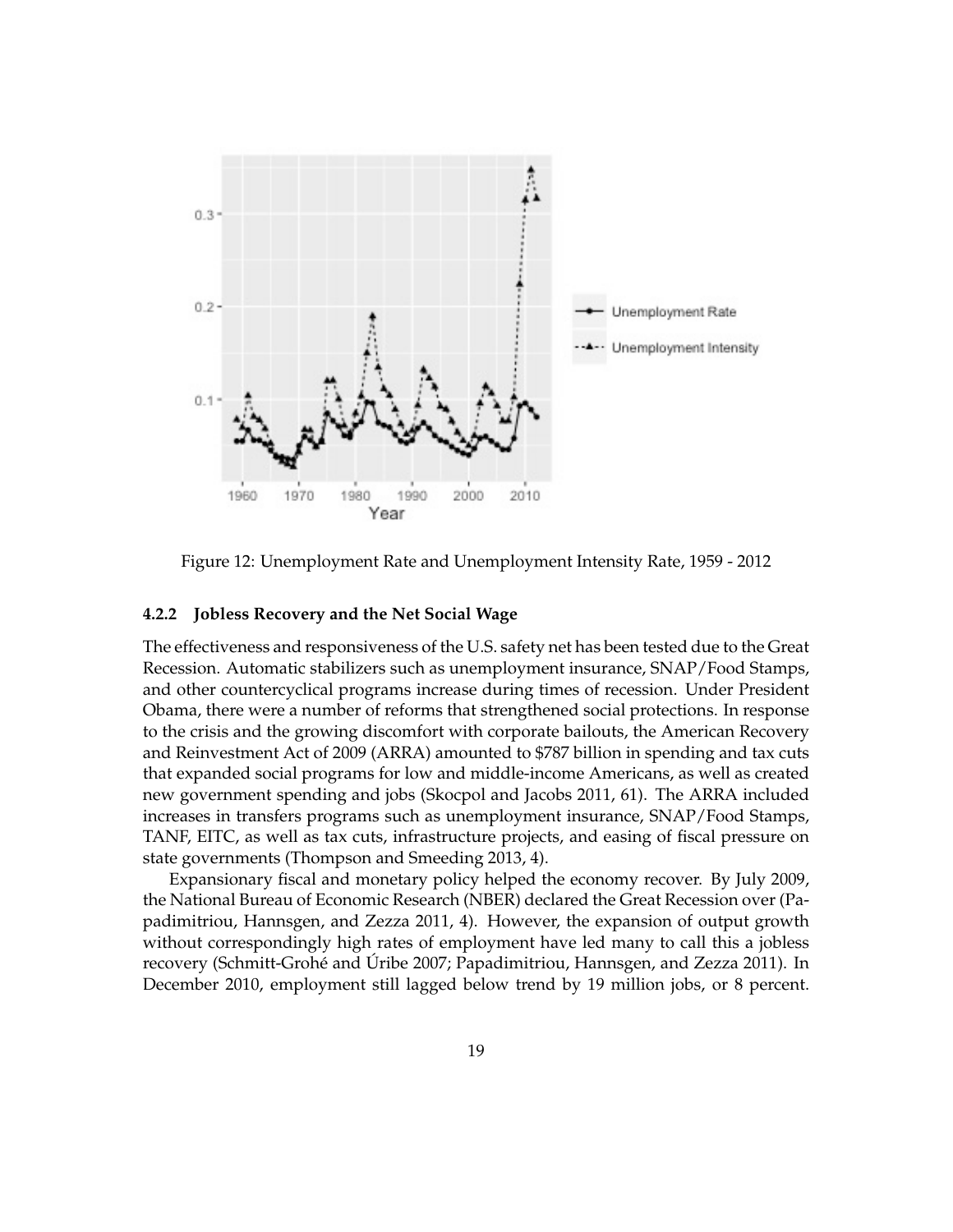Furthermore, household survey conducted by the Bureau of Labor Statistics (BLS) found that approximately 1 million people had become discouraged from looking for a job even though they still wanted to work, and another 5 percent of the workforce were involuntarily working part-time while searching for full-time employment (Papadimitriou, Hannsgen, and Zezza 2011, 5-6). Years after the Great Recession was considered to be over, millions of people are still unable to find jobs (Thompson and Smeeding 2013, 2). The fact that the Great Recession "ended" without satisfactory job growth will of course have an effect on the net social wage.

| Variable                              | 1983  | 2010  |
|---------------------------------------|-------|-------|
| <b>Official Unemployment Rate</b>     | 9.6   | 9.6   |
| <b>Unemployment Intensity Measure</b> | 18.95 | 31.46 |
| NSW/GDP                               | 2.1   | -8.6  |

Table 3: Unemployment Rates and Intensity: Comparison of 1983 and 2010

#### **4.3 Rising Inequality and Methodological Issues**

The net social wage methodology relies on broad Marxian categories of "labor" and "capital". Shaikh and Tonak (2000) define workers as those who rely on wage-labor and who do not have meaningful access to the means of production.<sup>14</sup> In classical political economy terms, we understand workers as having a particular role in the wage-labor relationship. However, it is clear that U.S. workers are exceedingly diverse, making the idea that "workers" constitute a homogenous group untenable at any other level of analysis. Since the 1970s, the U.S. economy has become increasingly unequal, making inequality a defining characteristic of neoliberal U.S. society (Gould 2015). There has been inequality both between classes (as capitalists make gains over workers) and within classes (when measured in terms of income, wealth, or opportunity). For these reasons, the study of the net social wage does not illuminate the conditions of the working class on a microeconomic or sociological level, and is therefore limited in its explanatory power.<sup>15</sup> Furthermore, as inequality between and within classes grows, the effect of policy on workers requires further scrutiny.

It is widely known that in the neoliberal era more aggregate income is going to highincome earners. Atkinson, Piketty and Saez (2011) show that since the 1970s, top earners in the United States have been earning a greater share of overall income. By 2007, the top

<sup>&</sup>lt;sup>14</sup>U.S. workers include both those working as well as reserve labor, such as the unemployed, retired, unpaid caregivers, etc. From the NIPA categories of those that report an income as employee compensation, this includes both low-income and very high earning workers. From this level of analysis, it is not easy to differentiate different types of workers in a very stratified society such as the United States.

<sup>&</sup>lt;sup>15</sup>See Gould (2015) for data on wage inequality among earners, including by race and gender.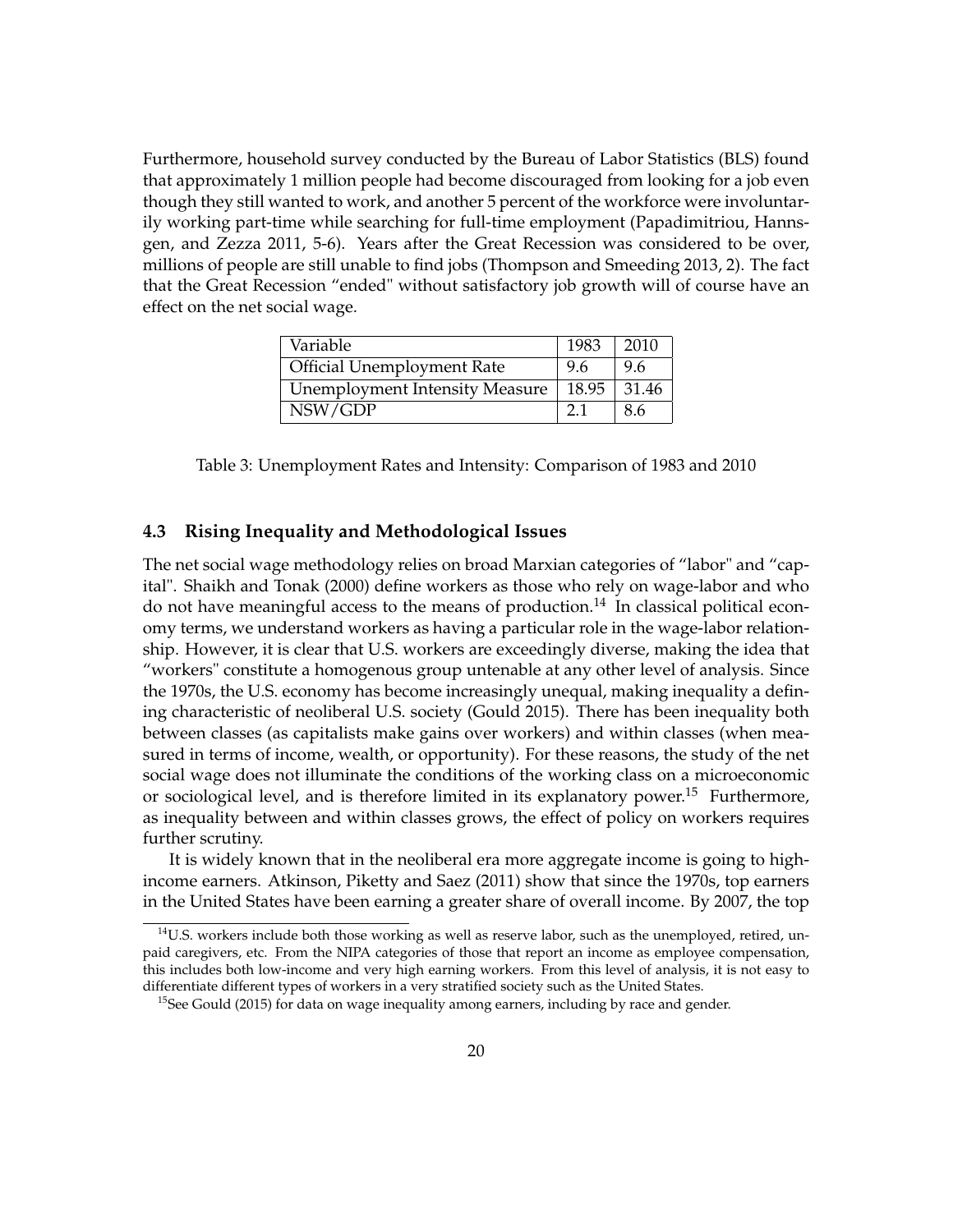10 percent of earners took in 50 percent of all income, whereas the top 1 percent of income earners gained 12.6 percent of all income (6). During Bill Clinton and George W. Bush's presidencies, 45 and 63 percent of total growth was gained by the top 1 percent of earners (Atkinson, Piketty and Saez 2011, 9).

There is a growing consensus among some researchers that incomes by top earners may be more akin to profits than traditional conceptions of wages. Duménil and Lévy (2004) observe that the "working rich" who they describe as "capitalists who now receive much of their income in the form of wages" work to "blur class boundaries" (105). Mohun (2006) writes that supervisory labor, as a component of unproductive labor, may be more identified with and akin to capitalists than to workers. Mohun expands the definition of the capitalist class to include "those above shop-floor level who exercise functions of supervision and control" (Mohun 2006, 362). Re-classifying supervisory workers and removing their wages from the wage share will also yield different empirical results on distributive shares. In fact, according to Mohun (2006) "The growing extraction of surplus value out of productive labour, which is so marked a feature of the US economy after 1979, was appropriated not as corporate profits, but primarily as the labour incomes of supervisory workers" (360). This has caused authors such as Mohun (2016) and Duenhaupt  $(2011)$  to consider alternative measures of the wage-share that exclude top incomes.<sup>16</sup>

The net social wage methodology, as employed by Shaikh and Tonak (2000) and replicated in this paper, uses the traditional labor-share measure. For that reason, it is worth considering how changes in the labor share may be affecting the net social wage results. For many years, economists assumed the stability of the labor share as a "stylized fact," however its fall is now studied as a secular trend (Jacobson and Occhino 2012). It should be noted that the labor share has declined over the period of study from a high of 0.73 to a low of 0.62.

In Figure 13 we can see the difference between the traditional labor share and the income share as estimated by Mohun (2016). While both the traditional labor share estimate and Mohun's income share estimate decline over the time period studied, the decline is much more dramatic in the latter. Mohun's income share estimate is lower than the traditional labor share estimate for the entire time period under consideration, never reaching 0.70. In the mid-1970s, Mohun's income share estimate falls rapidly and consistently. By the mid-1990s, Mohun's income share estimate is below 0.50, while the traditional labor share is still above 0.65. By the 21st century, the difference between the two variables appears quite stark, as the traditional labor share varies between 0.625 and 0.675, while Mohun's income share estimate is just over 0.45.

In order to understand how an alternative estimate of the labor share would affect the net social wage data, I reconstructed the net social wage using Mohun's income share data provided in Mohun (2016).<sup>17</sup> From Figure 14 it is clear that an alternative estimate

 $16$ Duenhaupt finds that the traditional wage share and alternative measures of the wage-share diverged starting in the 1980s, and that the alternative wage share declines more significantly (12).

 $17$ This data as well as detailed documentation on how the data was constructed are available on Simon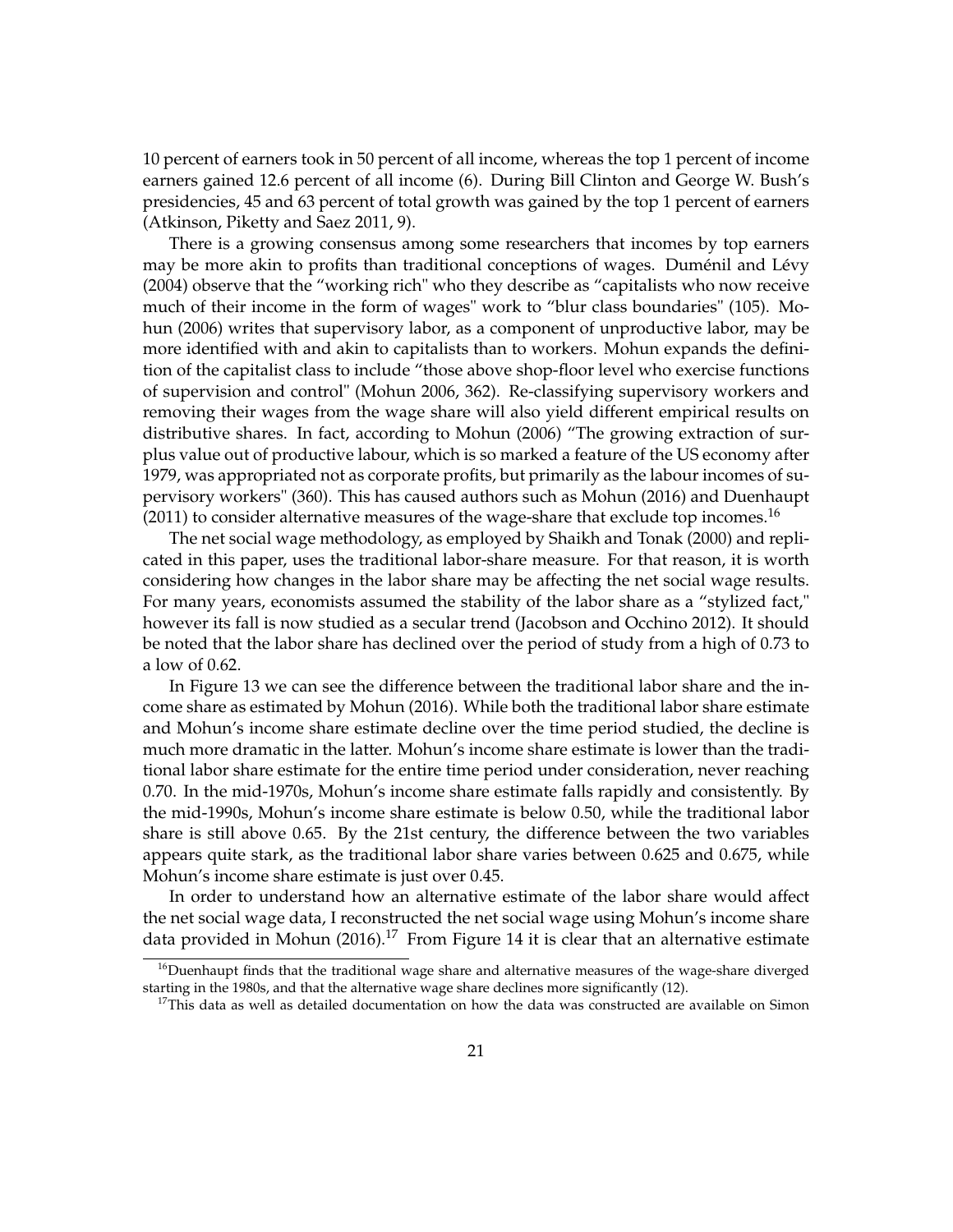

Figure 13: Traditional Labor Share and Mohun Income Share, 1959 - 2012

of the labor share does not change our observations about the net social wage data in this time period. While there are slight variations between the NSW/GDP series estimated with the traditional labor share and Mohun income shares, the variation is quite small and does not affect the post-2001 variation which is the main subject of this paper.<sup>18</sup>

# **5 Discussion: Managing the Neoliberal Economy**

The data presented in this paper describes the ex post incidence of fiscal policy in the United States. As a class, U.S. workers in the neoliberal era received a net transfer from the state. Much of the positive net social wage is being driven by growth in income sup-

Mohun's homepage http://webspace.qmul.ac.uk/smohun/

<sup>&</sup>lt;sup>18</sup>The alternative estimate of the income share has a small effect on the net social wage measure because the components of the net social wage that are affected by the labor share (E2 and T2) are smaller than the components that are not multiplied by the labor share (E1 and T1). As mentioned in the methodology section, some components of the net social wage (specifically E2 and T2) are multiplied by the labor share to estimate workers' share of these benefits (E2) or taxes (T2). In order to understand how variations in the labor share may be affecting the net social wage, we will have to think more carefully about what goes into these categories. On the benefits side (E2), is composed of education, health spending for hospitals and clinics (excludes health insurance programs such as Medicare/Medicaid), recreation and culture, energy, natural resources, postal services, and transportation.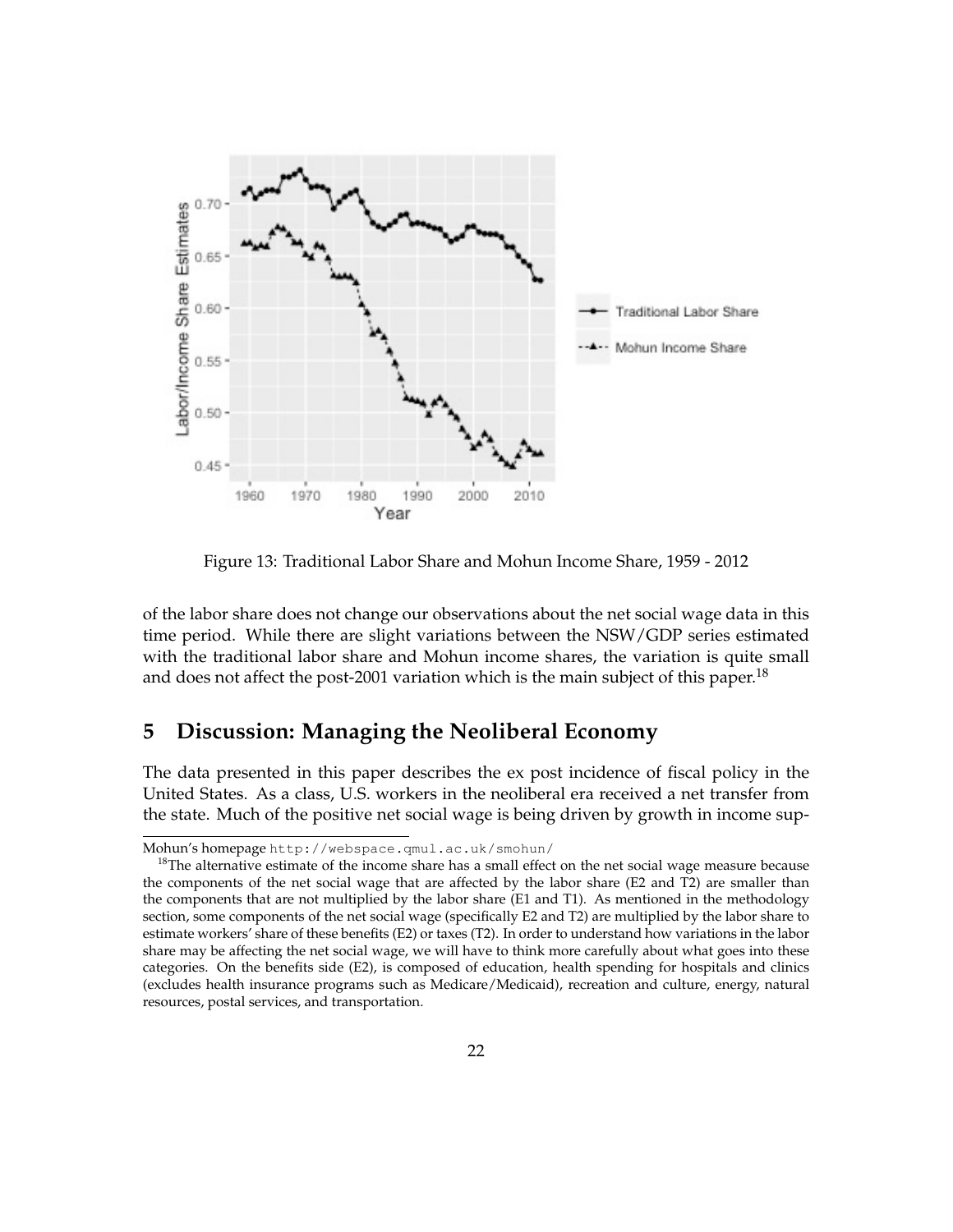

Figure 14: NSW/GDP with Traditional Labor Share and NSW/GDP with Mohun Income Share, 1959 - 2012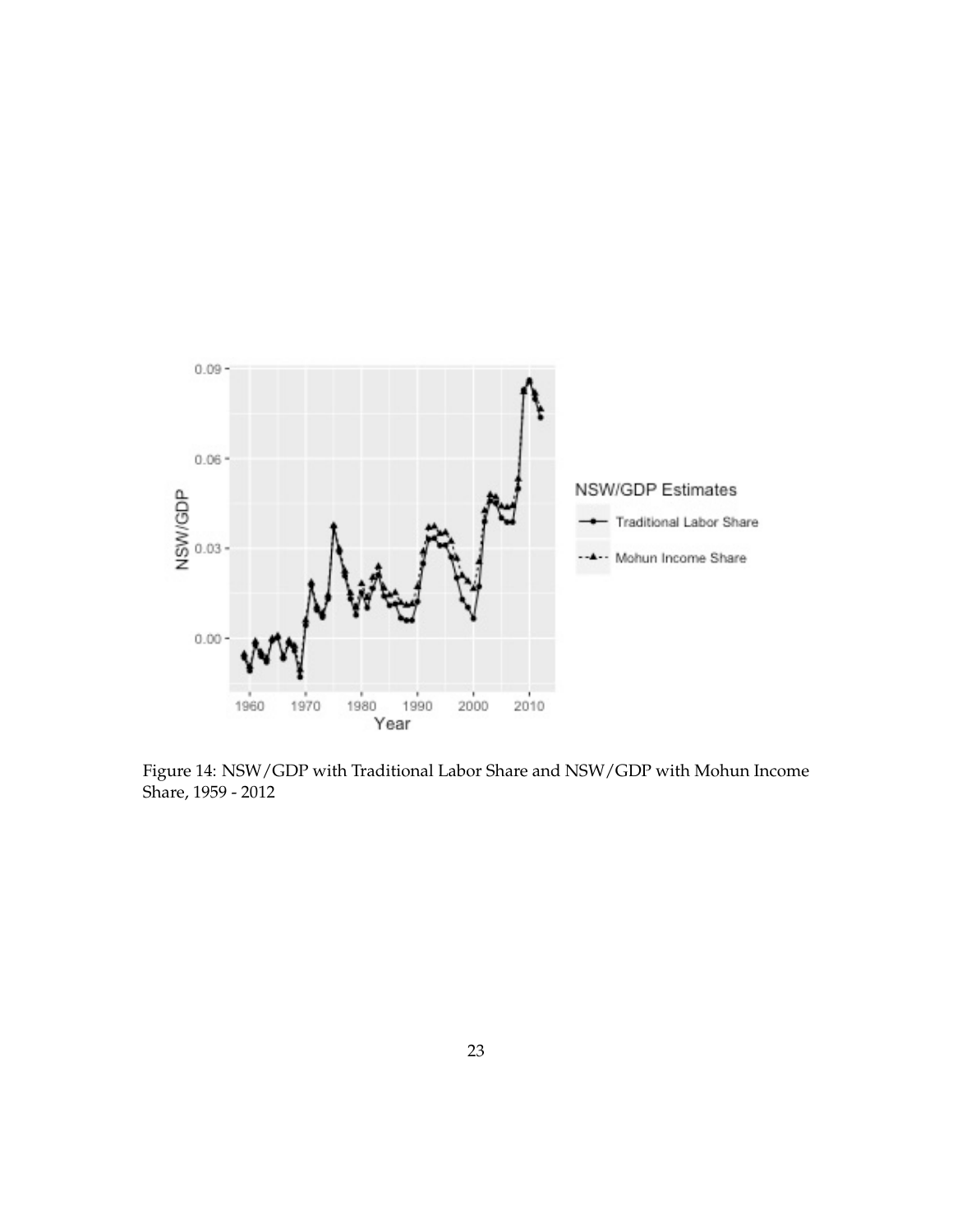port spending and a reduction in taxes. This does not appear to be a statistical artifact, caused by an over-estimated labor share, nor explained solely by demographic factors or healthcare inflation. How can we explain that despite the ideological tenets of neoliberalism and the policies pursued in this era, fiscal policy has become more redistributive towards workers in the 21st century than in earlier epochs?

Literature on the U.S. welfare state can help explain why neoliberalism did not effectively eliminate social welfare spending. Although there is a broad consensus that U.S. policy has become increasingly hostile to workers, social scientists have grappled with the observation that the neoliberal era did not bring a full retrenchment of the U.S. welfare state. There are several theories as to why welfare state retrenchment was not more severe during this time period. One theory is that interest groups emerged as a result of the targeting of social programs to specific populations which defend their own benefits (Hacker 2004, 245; Pierson 1996, 147).<sup>19</sup> Another argument is that instead of cutting programs outright, public policy erodes the welfare state by failing to improve or modernize programs, and local implementation and policies are put in place that undermine program access (Hacker 2004, 256). While these reforms do not amount to "radical retrenchment," these subtler policies contribute to the "increasingly incomplete protection against the key social risks that Americans confront" (Hacker 2004, 243). Another argument is that, despite political rhetoric, the welfare state does not necessarily drive away investment, and therefore completely cutting the social wage is not necessary, nor always helpful, to restoring profitability (Pierson 1996, 149). These arguments help illuminate important aspects of the limits to retrenchment and realities of the neoliberal welfare state. In particular, they explain why, as observed by Pierson (1996), the actual reduction in spending on social programs was less extreme than expected (150). However, this body of literature does not comment on the net social wage data, and therefore it does not address the findings that neoliberal fiscal policy appears *more* redistributive to workers in the 21st century than in other eras.

In order to understand the meaning and effect of a positive net social wage in the neoliberal era, it is useful to consider how state policy making relates to neoliberalism. In *The Rise and the Fall of Neoliberal Capitalism*, Kotz (2015) applies social structure of accumulation (SSA) theory to the U.S. economy. According to Kotz (2015) and others working in the SSA tradition, a social structure of accumulation consists of distinct institutional arrangements which are used to "stabilize the main conflicts and resolve the main problems that capitalism tends to produce" (3). The state plays an active role in the economy by stabilizing relations between classes as well as conflicts between capitalists in the effort to ensure profitability and accumulation  $(3-4)$ .<sup>20</sup> SSA theory offers a framework for understanding the different kinds of institutional structures that support capitalism. Fiscal policy is one among many institutions in the neoliberal SSA. For this reason, we will also

 $<sup>19</sup>$  For example, AARP defends Social Security and other benefits that go to older Americans.</sup>

 $20$ SSA theorists argue that the given social structure of accumulation will hold for some time, but eventually falls into crisis. At this point a new SSA will emerge.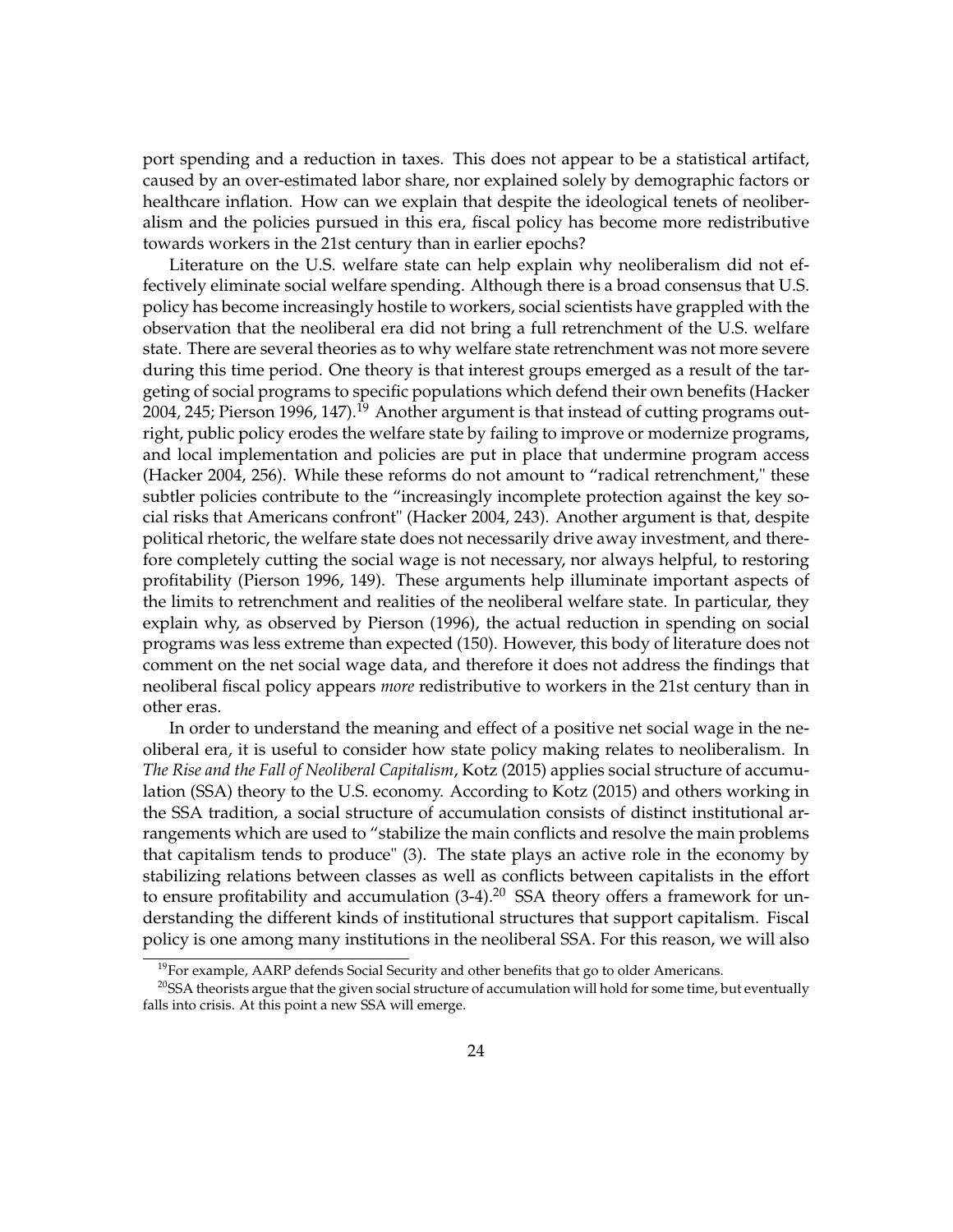need to think about the specific role that fiscal policy plays by redistributing resources between and among classes.

We can understand the positive net social wage as a characteristic of the neoliberal SSA by better examining the role that the state plays in managing labor in the neoliberal economy. In *The State, Capital and Economic Policy*, de Brunhoff (1978) argues that in any capitalist system, the state must manage labor as a means to preserve the functioning of the labor market (19). According to de Brunhoff (1978) the state management of labor, in any form, is designed to preserve the wage-labor relationship through three distinct yet overlapping aims: work discipline, insecurity of employment, and maintaining a cheap supply of excess labor (13). While the first two aims are consistent with policy that undermines labor's strength relative to capital, the third aim is more ambiguous. On the one hand, the state is responsible for ensuring that workers depend on wages, but they are also responsible for making sure that they are able to survive as a readily available supply of workers. This means that policy must also ensure that workers are able to reproduce themselves. For this reason, de Brunhoff (1978) writes that policy, "cannot be based upon the principles of either charity or equality. Whether they function as poor relief or as welfare, these institutions serve to minimise, or relocate, 'the specifically proletarian risk', constituted by the uncertain condition of the commodity labour-power; they are unable to eliminate it " (19). Drawing from Kotz and de Brunhoff, we can interpret redistributive policy as one of the many institutions that stabilizes the neoliberal SSA. More specifically, we can interpret a positive net social wage as the result of efforts to "minimize or relocate" some of the effects of the neoliberal capitalist labor market on households and workers.

One facet of the U.S. economy in the neoliberal era is that there has been an expansion of low-wage jobs. In this era, the United States departed from European and other advanced capitalist nations with regards to job quality. U.S. neoliberal ideology and policy have worked to promote employment, regardless of how low-paying or low-quality the job may be. Cross-country studies, such as those in Gautié and Schmitt (2010), find that in the United States, social benefits for non-working adults are the least generous and most difficult to obtain. Gautié and Schmitt (2010) conclude that the low social wage for non-working adults explains why low-wage jobs are so common in the United States (11). In other words, U.S. workers have no choice but to accept low-wage jobs as the level of social wage for non-working adults is either non-existent or extremely low. U.S. fiscal policy incentivizes taking low-wage jobs, as most workers cannot access the social wage without work (170). Refundable tax credits such as the EITC subsidize low-wage jobs for both employee and employer. By design they are supposed to "activate" workers who would be, per neoclassical theory, unwilling to work for a low wage otherwise. In fact, much of the empirical literature on the effect of the EITC is about understanding its effect on labor supply for low-wage jobs.<sup>21</sup>

<sup>&</sup>lt;sup>21</sup>See Gruber (2013) for discussion of the post-1986 and later reforms of the EITC and its effect on labor supply.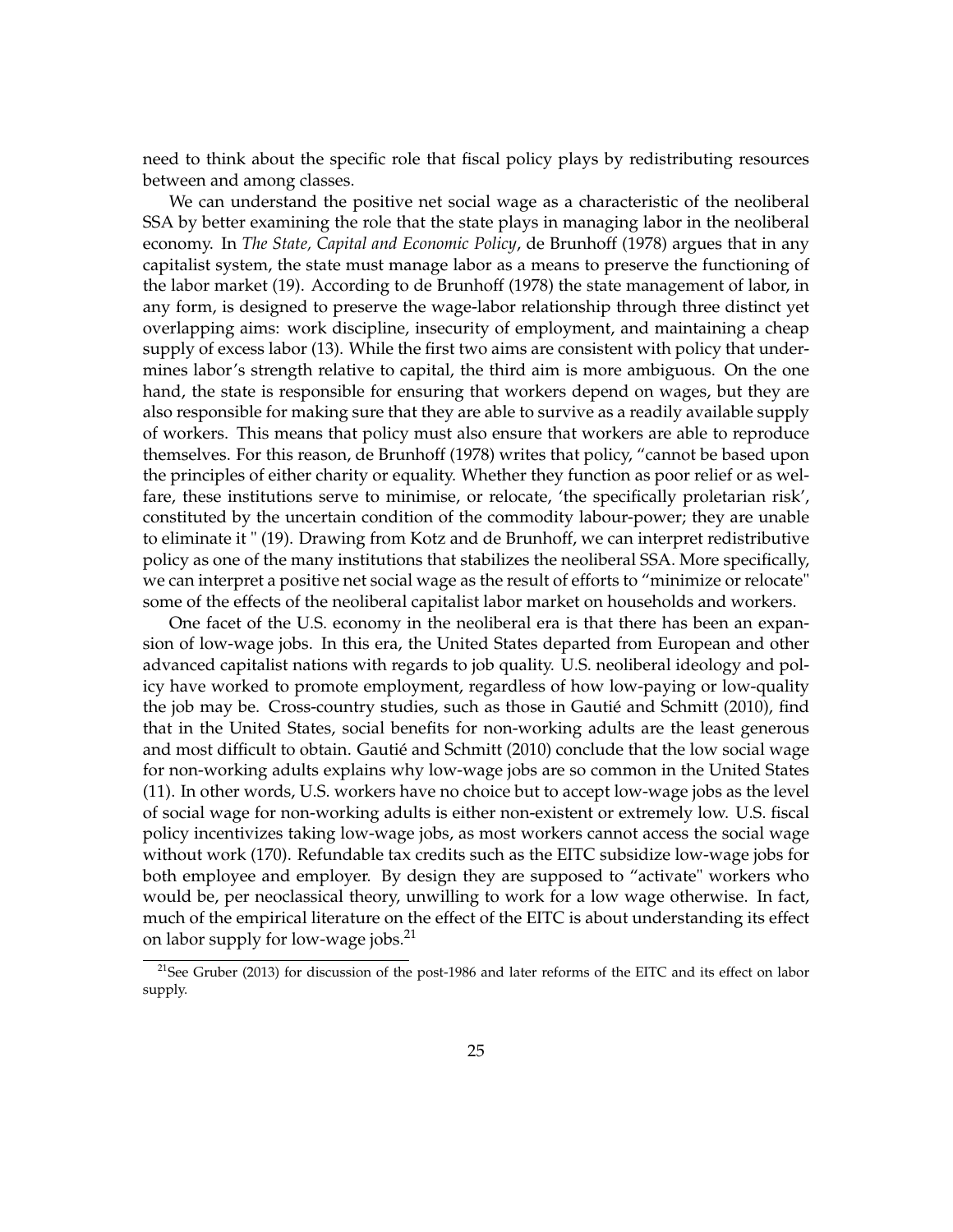Neoliberal fiscal policy is used to incentivize low-wage jobs through the increasing of in-work benefits (tax expenditures) and the decreasing of cash transfers not tied to work (such as welfare). The expansion of low-wage jobs was done in the same era as when the U.S. government cut funding and eliminated programs for low-income households and individuals, including the social reproductive activities of low-income, single mothers. The empirical work of Gautié and Schmitt (2010) found that women, along with older, younger, less educated, or foreign-born workers were the most likely to be working in low-wage jobs.<sup>22</sup> They write, "In general, national social safety nets provide these groups with little or no financial support when they are not working, usually because most national welfare systems continue to reflect their roots in policies designed to support full-time male 'breadwinners' and their nonworking families. Many low-wage workers - overwhelmingly women - also combine their low-wage employment with substantial responsibilities for child care and elder care. These extra-market responsibilities appear to reduce these workers' bargaining power relative to their employers and frequently lead them to trade reduced or flexible hours for lower pay rates" (Gautié and Schmitt 2010, 176). In this sense, we can see that the proletarianization of women, in particular single mothers, was both a cause and an effect of changes in social spending and the expansion of low-wage work. Older Americans could also be a population that could be further proletarianized by cutting social wages for seniors.<sup>23</sup>

The expansion of low-wage work and the decrease in labor's strength relative to capital has led to the stagnation of real wages, which has increased working poverty. This is the result of both social policy, such as the attack on the welfare state, as well as trade liberalization and deregulation which lead to outsourcing of higher paying jobs in the manufacturing sector. In terms of social policy, ushering former welfare-recipients into paid employment was discussed politically as a means to reduce single mothers' "dependency" on the state.<sup>24</sup> The implicit claim is that as wage-earners, workers are self-reliant and do not need the state to take care of them. However, the reality of wage-labor, especially in the context of low-wage work, is more nuanced. As argued by de Brunhoff (1978), by paying wages, capitalists "absolve themselves of responsibility for the upkeep of the workers" (13). The expectation is that workers will use their wages to pay for housing, food, and other needs. However, if wages are inadequate to provide for a household's consumption, then there is a need for the state to supplement workers' wages.<sup>25</sup>

<sup>&</sup>lt;sup>22</sup>In the U.S. context, race and ethnicity are also major predictors for working in low-wage and low-quality jobs.

 $23$ As already noted, there is a larger population of elderly or retired workers that need to be managed. So far it has become politically untenable to disrupt funding for these populations.

 $24$ See Nancy Fraser and Linda Gordon, "A Genealogy of 'Dependency': Tracing a Keyword in the US Welfare State" in Fraser 2013.

<sup>&</sup>lt;sup>25</sup>Private charities, such as food banks or other direct service organizations, also work to help families make ends meet when their incomes are insufficient. Not surprisingly, the non-profit sector also expanded in the neoliberal era. Although beyond the scope of this paper, the role of the non-profit sector in stabilizing the neoliberal SSA is an important topic to consider. Of particular interest is the role that non-profits play in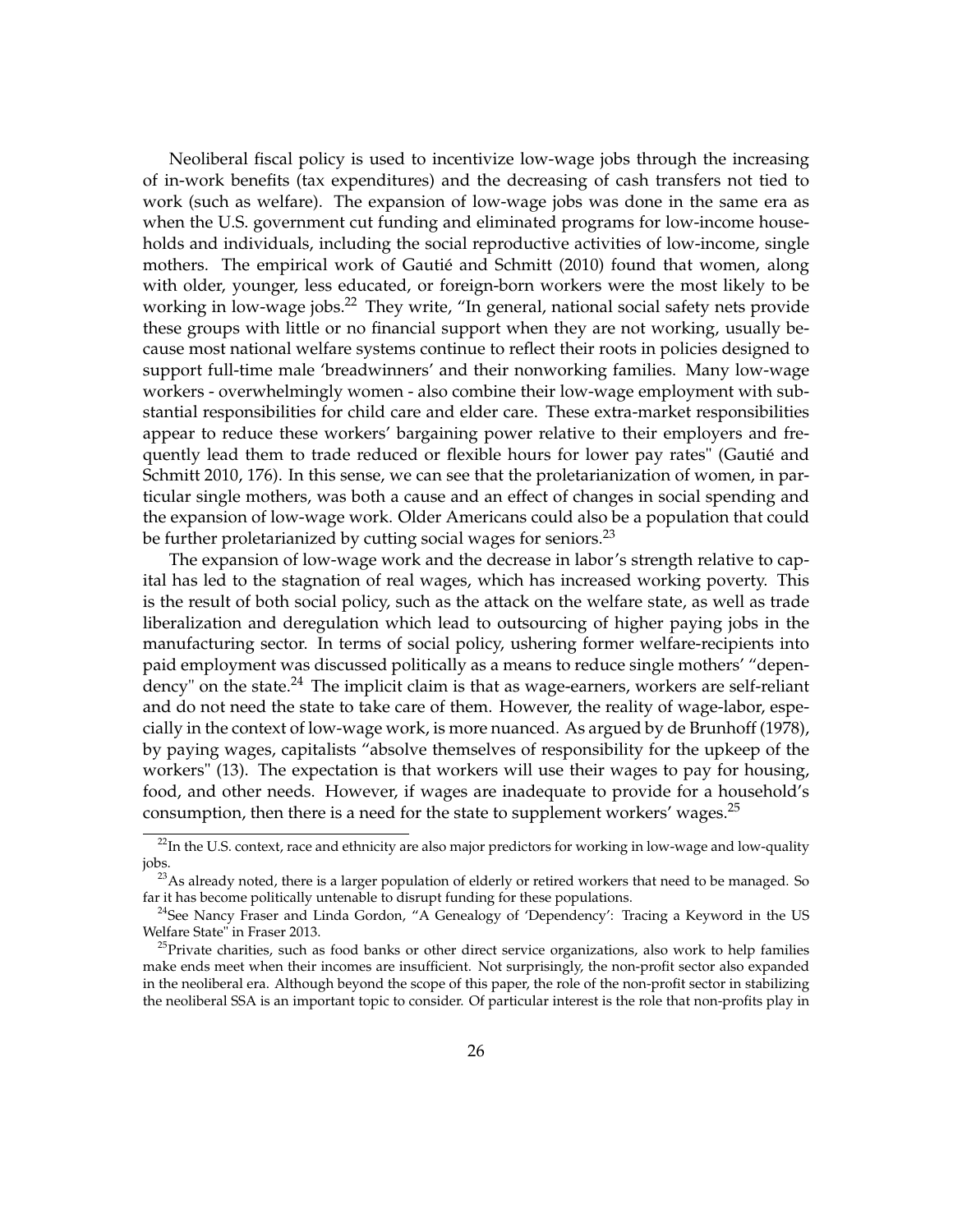It is important to remember that middle class workers are also major beneficiaries of state redistribution, especially tax expenditures. Just as workers in low-wage jobs require subsidies to make ends meet, the middle class is also reliant on social benefits and reduced taxation to maintain its standard of living in the neoliberal era. This is most obvious when one looks at credits for childcare, homeownership, or retirement saving. This type of consumption and savings behavior are being subsidized by the state, presumably because there was political will to incentivize these economic activities. But it also begs the question to what extent these tax policies are necessary in order to maintain middleclass workers' standard of living given the deterioration of real wages and the erosion of employer-based benefits.

Whether policy redistributes income to the poorest workers or to the middle class, wages are being subsidized by the state. In the words of de Brunhoff (1978), "Whatever its form and mode of operation, the main task of the state's management of labour-power is to assume responsibility for the part of its value which capitalists do not directly remunerate" (19). From this logic, we can interpret the positive net social wage as evidence of the state having to step in and protect workers from the true effect of neoliberalism. In other words, it is possible that the state is using fiscal policy to accommodate the unacceptably low level of wages and employer-based benefits that have resulted from neoliberalism, for low and middle-income earners alike. If this interpretation were true, it would suggest that the level of degradation of the situation of workers is limited by socially, historically, and politically determined levels of subsistence, as well as by capital's needs for an employable and productive labor force.

In addition to putting additional strain on public finances and contributing to budget deficits, there are political economic consequences of neoliberal redistributive policy. The fact that workers on different ends of the income distribution benefit from state redistribution is not always obvious, because much of state spending is "hidden" in the tax code. For this reason, many of the beneficiaries of fiscal policy, in particular middleincome workers, do not realize that they receive fiscal transfers. According to Steinmo (2010), the consequences of tax expenditures rather than universal social programs means that, "middle-class Americans increasingly feel that government spends money on 'other people' even when the majority of public spending goes directly toward benefits for the middle class" (Steinmo 2010, 154). For this reason, there is insufficient public support to stop additional attacks on labor rights and the welfare state. In this way, U.S. fiscal policy, which includes transfers between and within classes, undermines solidarity among workers, curtailing class-consciousness and labor's potential to organize across the income distribution.

As a strategy, these policies have succeeded in maintaining an available and cheap pool of labor, as discussed by de Brunhoff. From the point of view of capitalist class, this fiscal policy mix will increase profitability due to reduced wage bill. On the other

relieving some of the pressure that would otherwise be put on the state to supplement workers' wages.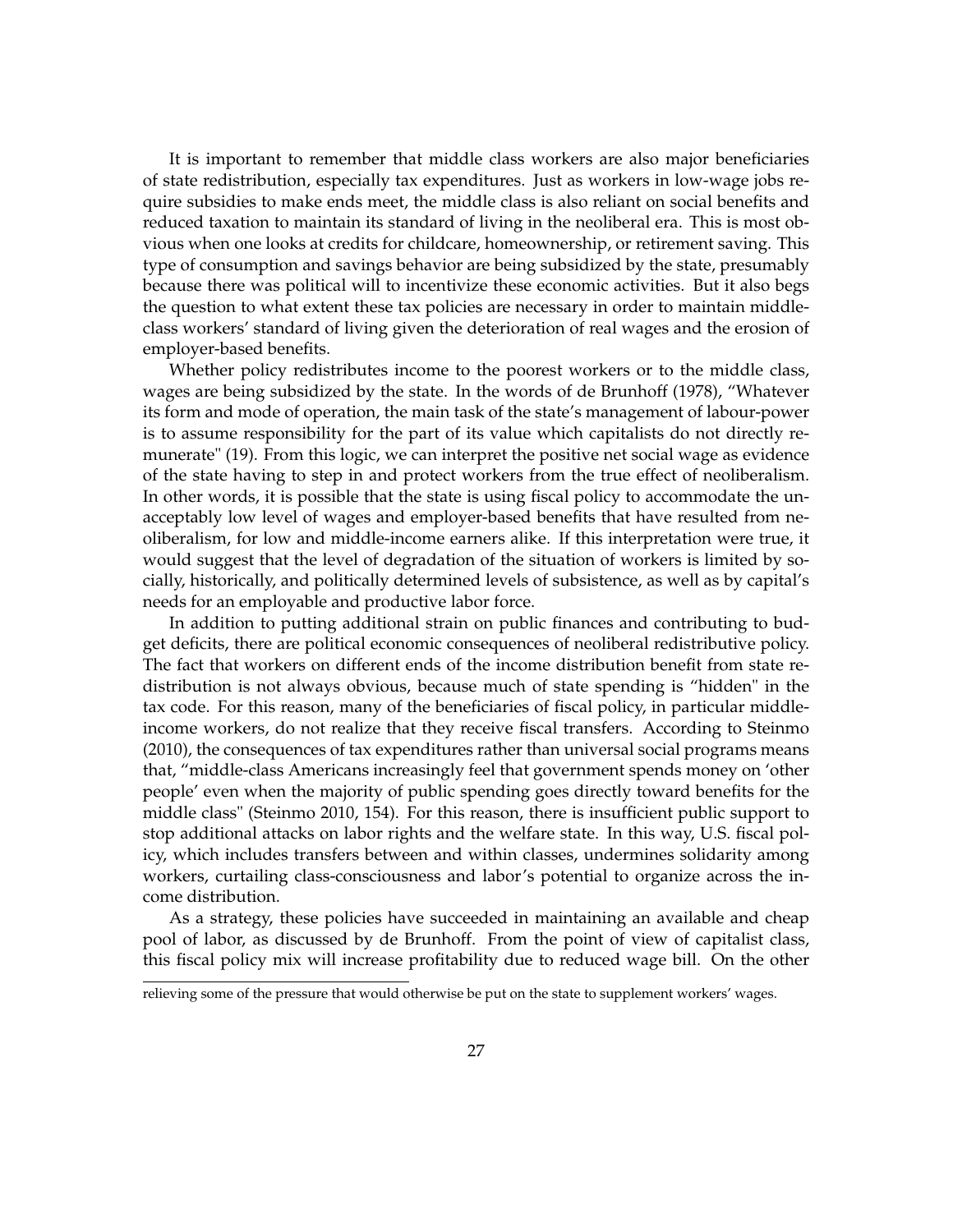hand, the net social wage data demonstrates that this aspect of the neoliberal SSA is not less expensive for the state, but actually requires greater redistribution to labor. In other words, what the net social wage reveals is that it can be more costly from the perspective of the fiscal budget to increase tax subsidies for workers while decreasing subsidies for non-waged social reproduction.

The high price of neoliberal fiscal policy mix is in many ways analogous to the effect of the U.S. healthcare on increasing the positive net social wage. Just as the state has had to redistribute more to workers due to the dynamics of the neoliberal labor market which it enables through policy action and inaction, the state has had to bear the consequences of a dysfunctional healthcare system. As the largest provider of health insurance in the United States, the U.S. government has to pay the high cost of U.S. healthcare for nearly half of the population, a problem that it is largely responsible for creating and maintaining with its failure to provide a universal healthcare system that could curb healthcare inflation.

The state is also responsible for stabilizing class relations and mitigating the effect of an unstable macroeconomy. Since the economy has become more volatile in the neoliberal era due to deregulation and financialization, the state has also had to shoulder the burden of supporting the unemployed and underemployed. Such social programs will "grow and contract as a function of relations of social power... particularly [in response to] the effects of mass unemployment upon the social order" (de Brunhoff 1978, 27). Due to the structure and design of automatic stabilizers, and increased political and economic pressure of unemployment, the state is unlikely to be able to avoid redistributive or counter-cyclical policy during times of economic recession. A positive net social wage in the 21st century could also suggest that the burden of the recessionary period is being felt more strongly by the underpaid, underemployed, unemployed, and discouraged workers whose collective earnings have fallen so dramatically as not to keep up with social spending and automatic stabilizers.

### **6 Conclusion**

This paper has examined the net incidence of fiscal transfers between workers and the state in the neoliberal era, with special attention to the 21st century. We have found the surprising result that in the aggregate, workers have received more in social benefits than they have paid in taxes in the neoliberal era. However, some of this has to do with rising healthcare costs and automatic stabilizers. Another sizable portion of this has to do with the Reagan/Clinton refundable tax credits and the Bush/Obama tax cuts. Finally, the role of the Great Recession in terms of severe economic hardship felt by millions of long-time unemployed Americans cannot be ignored. From the analysis presented in this paper, it seems as if the variations in the net social wage are due to a combination of factors, including: demographic shifts which have increased spending on income support for elderly and low-income people, increased costs of health insurance which have increased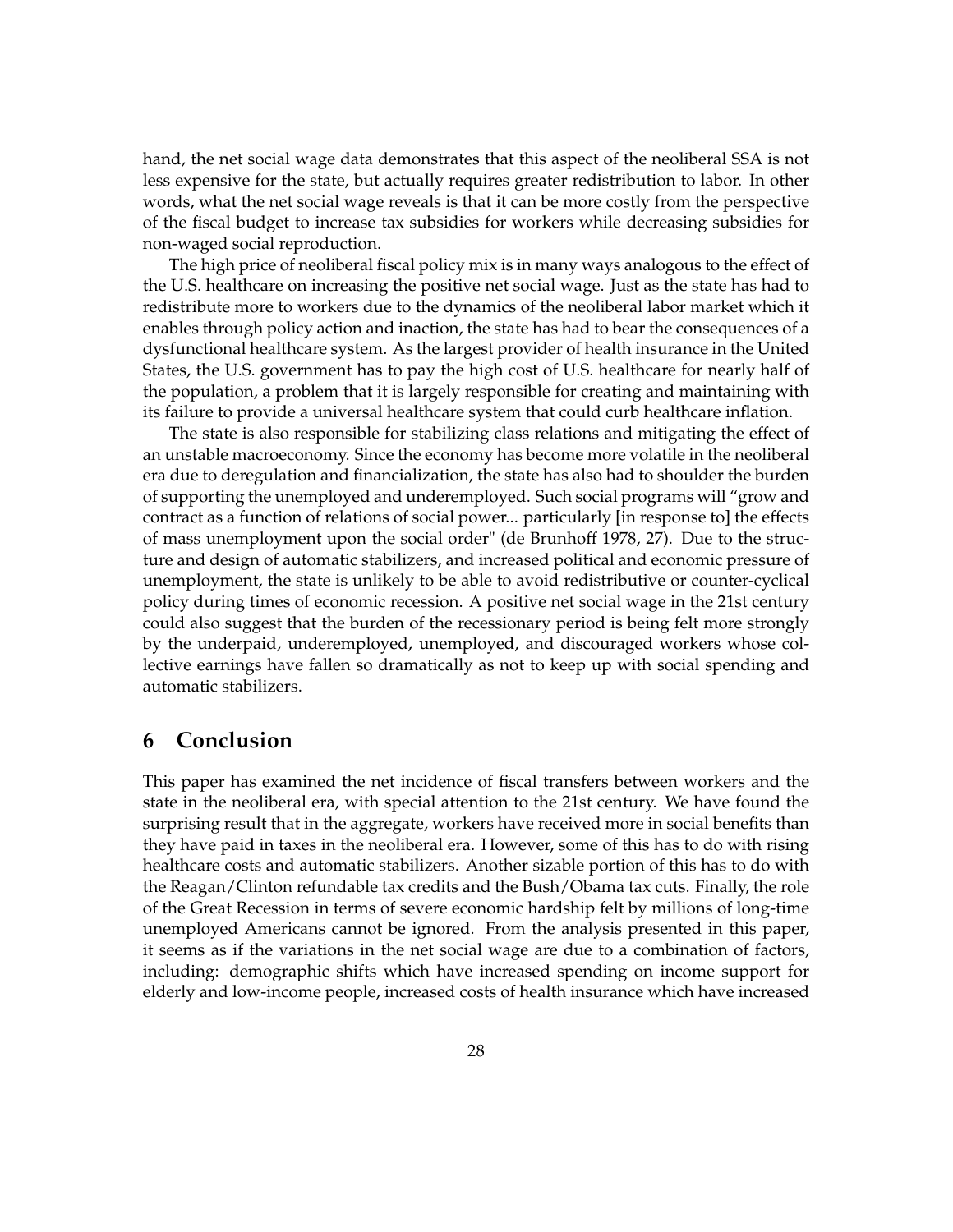the costs of Medicare and Medicaid (without increasing the actual "wage"), neoliberal tax cuts and the growth of refundable tax credits, and the "intensity" of unemployment and economic hardship experienced during the Great Recession.

This data can also be interpreted as revealing something about the nature of neoliberalism. An interpretation grounded in the political economy theories of Kotz (2015) and de Brunhoff (1978), illuminate the role that fiscal and redistributive policy, as one aspect of the SSA, play in stabilizing the neoliberal economy. While advocates of a strong welfare state might prefer that workers receive more in benefits than they pay in taxes, the existence of a positive net social wage may be evidence of the worsening of conditions for the working class, not improvement. While unintuitive, a modest or zero net social wage may actually indicate a better economic and political context for workers than high levels of the net social wage.

### **References**

Atkinson, Anthony B., Thomas Piketty, and Emmanuel Saez. "Top Incomes in the Long Run of History'.' In: *Journal of Economic Literature* 49.1 (2011), pp. 3–71.

Bates, Laurie J. and Rexford E. Santerre. "Does the U.S. health care sector suffer from Baumol's cost disease? Evidence from the 50 states". In: *Journal of Health Economics* 32.2 (Mar. 2013), pp. 386–391.

Blank, Sarah Elliott. "A Historical-Institutional Study of the Welfare Systems in the United States And Sweden: Net Social Wage Approach." *Bucknell University Honor's Thesis.* 2014.

Blyth, Mark. *Great Transformations: Economic Ideas and Institutional Change in The Twentieth Century.* Cambridge University Press, 2002.

de Brunhoff, Suzanne. *The State, Capital, and Economic Policy.* Pluto Press, 1978.

Davis, Carl et al. "Who Pays? A Distributional Analysis of the Tax Systems in All 50 States." Report 5. *Institute of Taxation and Economic Policy*, Jan. 2015.

Duenhaupt, Petra. "The Impact of Financialization on Income Distribution in the USA and Germany: A Proposal for a New Adjusted Wage Share". In: *IMK Macroeconomic Policy Institute Working Paper* (June 2011).

Duménil, Gérard and Dominque Lévy. "Neoliberal Income Trends: Wealth, Class and Ownership in the USA". In: *New Left Review* 30 (Nov. 2004).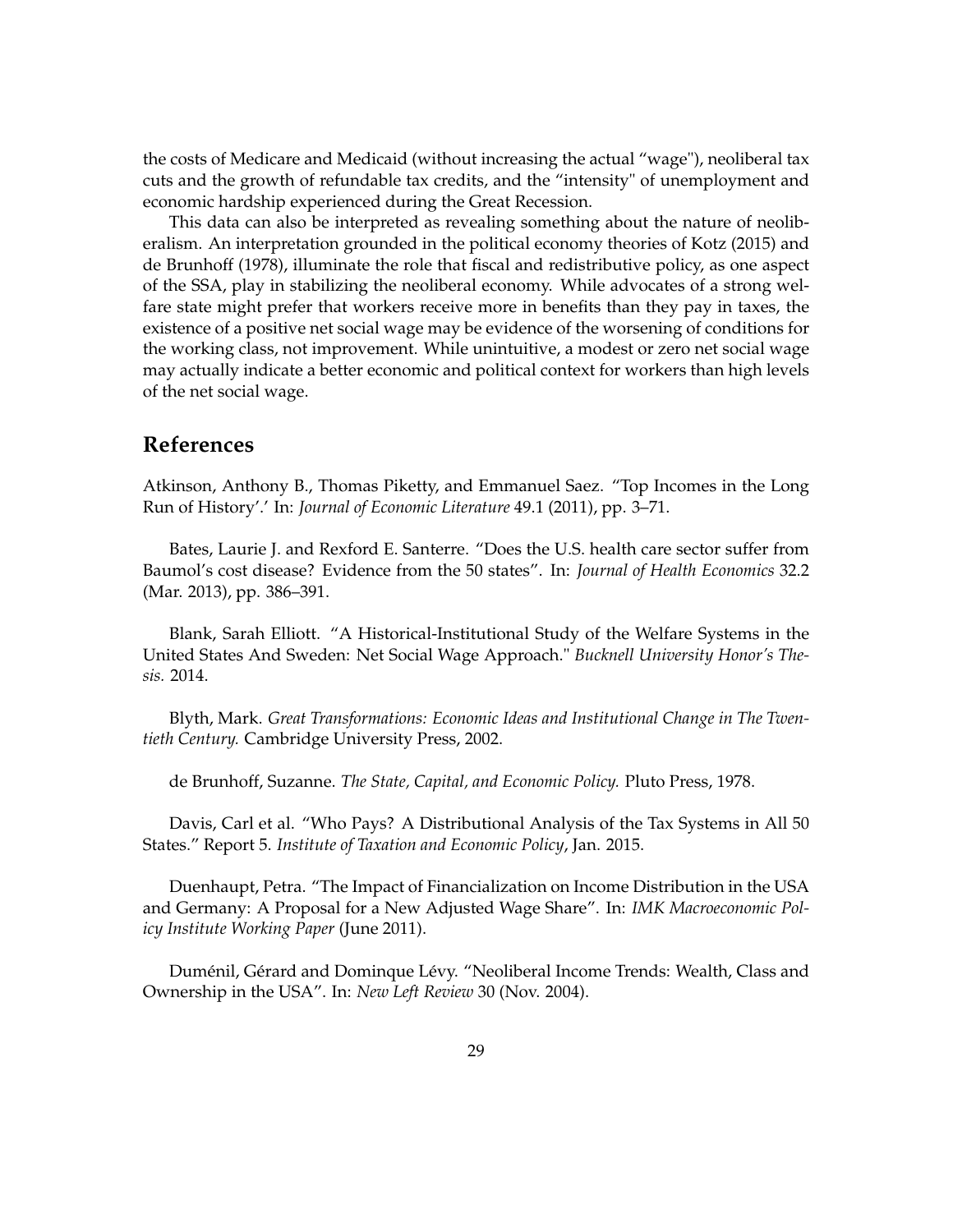Organization for Economic Development. "OECD Employment Outlook 2005". In: OECD Publishing, 2005. Chap. 3: Increasing Financial Incentives to Work: The Role of In-Work Benefits.

Esping-Andersen, Gøsta. *The Three Worlds of Welfare Capitalism.* Princeton University Press, 1990. 31

Fazeli, Abdolreza (Reza). "Financing the Welfare State in the OECD Countries." UMI 3511232. The New School, 2012.

Fazeli, Reza and Rafat Fazeli. "The Impact of the Welfare State and Social Policy on the Working Population: The Recent British Experience". In: *Social Economics* 39 (2010), pp. 101–125.

Fraser, Nancy and Linda Gordon. "A Genealogy of 'Dependency': Tracing a Keyword in the US Welfare State". In: *Fortunes of Feminism: From State-Managed Capitalism to Neoliberal Crisis.* Ed. by Nancy Fraser. Verso, 2013. Chap. 3.

Gauti, Jerome and John Schmitt, eds. *Low-Wage Work in the Wealthy World.* Russel Sage Foundation, 2010.

Gould, Elise. "Wage inequality continued its 35-year rise in 2015." Tech. rep. 421. *Economic Policy Institute,* Mar. 2016.

Goodkind, Daniel, Wan He and Paul Kowal. "An Aging World: 2015." *International Population Reports* P95/16-1. Washington, DC: US Census Bureau, Mar. 2016.

Gruber, Jonathan. *Public Finance and Public Policy.* 4th. Worth Publishers, 2013.

Hacker, Jacob. "Privatizing Risk without Privatizing the Welfare State: The Hidden Politics of Social Policy Retrenchment in the United States." In: *The American Political Science Review* 98.2 (May 2004), pp. 243–260.

Harvey, David. *A Brief History of Neoliberalism.* Oxford University Press, 2005.

Holahan, John et al. "Containing the Growth of Spending in the U.S. Health System." *Urban Institute, Health Policy Center,* 2011.

Howard, Christopher. *The Hidden Welfare State: Tax Expenditures and Social Policy in the United States.* Princeton University Press, 1997.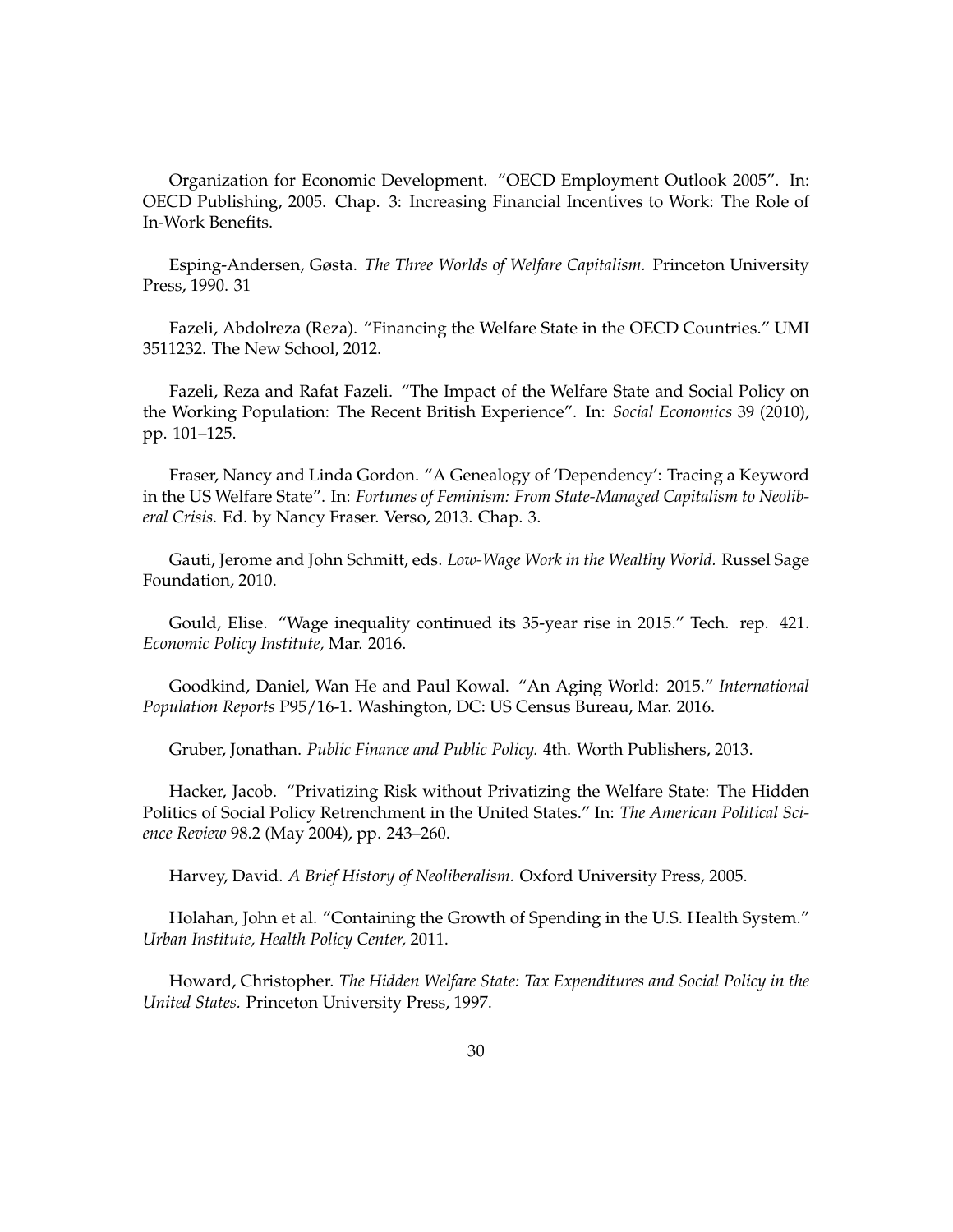Huang, Chye-Ching. "Budget Deal Makes Permanent 82 Percent of President Bush's Tax Cuts." Center on Budget and Policy Priorities. Jan. 2013.

Hungerfold, Thomas L. and Rebecca Thiess. "The Earned Income Tac Credit and The Child Tax Credit: History, Purpose, Goals, and Effectiveness." Issue Brief 370. Economic Policy Institute, Sept. 2013.

Jacobson, Margaret and Filippo Occhino. "Behind the Decline in Labor's Share of Income." In:*Economic Trends* (2012).

Kotz, David M. *The Rise and the Fall of Neoliberal Capitalism.* Harvard University Press, 2015.

Manitatis, Thanasis. "Does the State Benefit Labor? A Cross-Country Comparison of the Net Social Wage". In: *Review of Radical Political Economics* 46.1 (2014).

Manitatis Thanasis. "State Revenue and Expenditures and Income Redistribution in Sweden and Norway." UMI 9420276. The New School, 1992.

Mohun, Simon. "Class Structure and the US Personal Income Distribution, 1918–2012." In: *Metroeconomica.* Volume 67, Issue 2. May 2016. Pages 334–363

Mohun, Simon. "Distributive shares in the US economy, 1964–2001". In: *Cambridge Journal of Economics* 30 (2006), pp. 347–370. 32

Papadimitriou, Dimitri B., Greg Hannsgen, and Gennaro Zezza. "Jobless recovery is no recovery: Prospects for the U.S. Economy." The Levy Economics Institute of Bard College. Mar. 2011.

Federal Reserve Bank of Philadelphia. "Iternative Unemployment Rates: Their Meaning and Their Measure." In: *Regional Economic Analysis.* Research Department. (Mar. 2014).

Pierson, Paul. "The New Politics of the Welfare State." In: *World Politics* 48.2 (Jan. 1996).

Prante, Gerald and Scott Hodge. "The Distribution of Tax and Spending Policies in the United States." Special Report, Tax Foundation. 2013.

Schmitt-Groh, Stephanie and Martn Uribe. "Liquidity Traps and Jobless Recoveries". In: *American Economic Journal: Macroeconomics* 9.1 (2017), pp. 165–204.